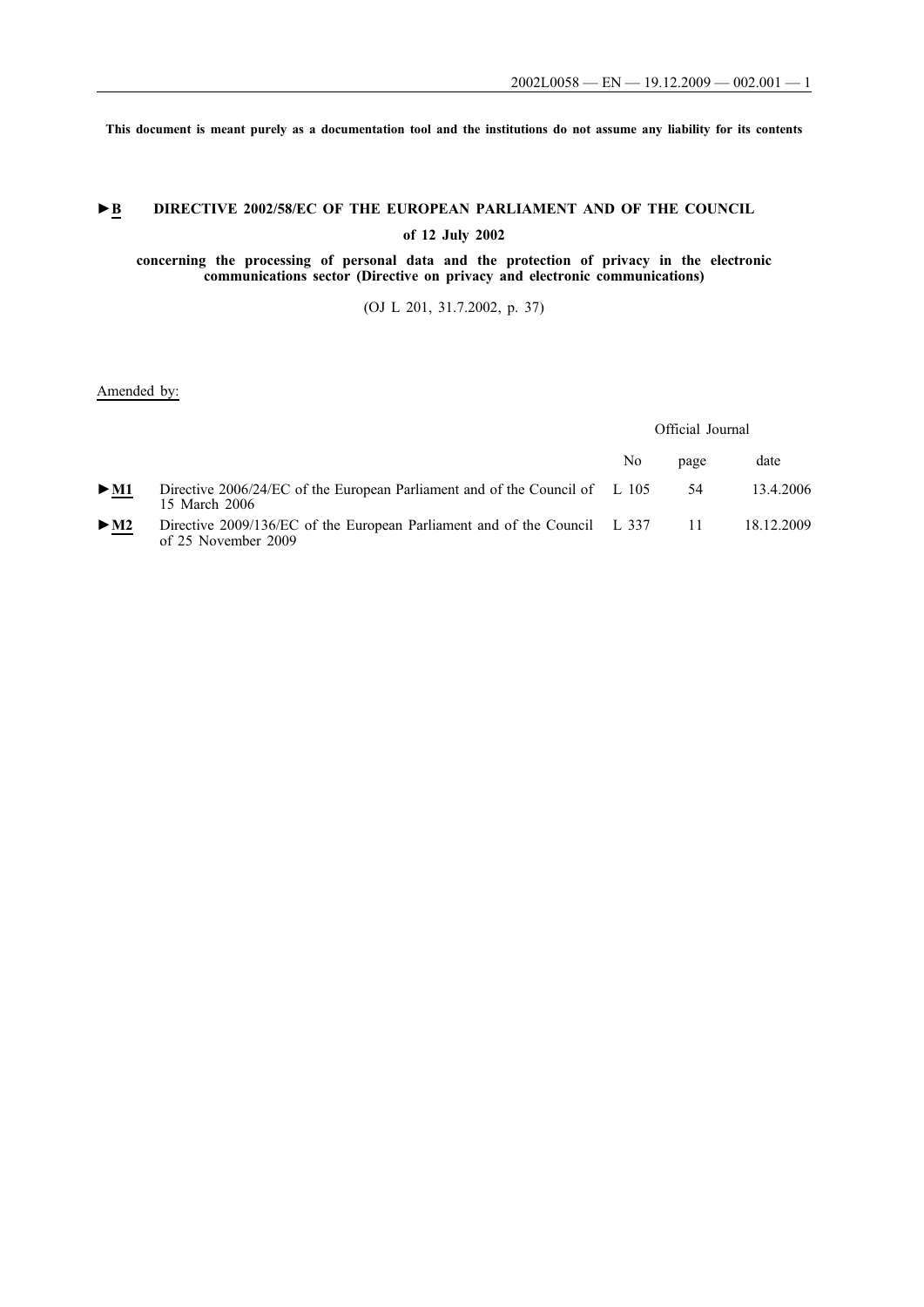#### **DIRECTIVE 2002/58/EC OF THE EUROPEAN PARLIAMENT AND OF THE COUNCIL**

#### **of 12 July 2002**

#### **concerning the processing of personal data and the protection of privacy in the electronic communications sector (Directive on privacy and electronic communications)**

THE EUROPEAN PARLIAMENT AND THE COUNCIL OF THE EUROPEAN UNION,

Having regard to the Treaty establishing the European Community, and in particular Article 95 thereof,

Having regard to the proposal from the Commission  $(1)$ ,

Having regard to the opinion of the Economic and Social Committee  $\tilde{(^{2})}$ ,

Having consulted the Committee of the Regions,

Acting in accordance with the procedure laid down in Article 251 of the Treaty  $(3)$ ,

#### Whereas:

- (1) Directive 95/46/EC of the European Parliament and of the Council of 24 October 1995 on the protection of individuals with regard to the processing of personal data and on the free movement of such data (4) requires Member States to ensure the rights and freedoms of natural persons with regard to the processing of personal data, and in particular their right to privacy, in order to ensure the free flow of personal data in the Community.
- (2) This Directive seeks to respect the fundamental rights and observes the principles recognised in particular by the Charter of fundamental rights of the European Union. In particular, this Directive seeks to ensure full respect for the rights set out in Articles 7 and 8 of that Charter.
- (3) Confidentiality of communications is guaranteed in accordance with the international instruments relating to human rights, in particular the European Convention for the Protection of Human Rights and Fundamental Freedoms, and the constitutions of the Member States.
- (4) Directive 97/66/EC of the European Parliament and of the Council of 15 December 1997 concerning the processing of personal data and the protection of privacy in the telecommunications sector  $(5)$  translated the principles set out in Directive 95/46/EC into specific rules for the telecommunications sector. Directive 97/66/EC has to be adapted to developments in the markets and technologies for electronic communications services in order to provide an equal level of protection of personal data and privacy for users of publicly available electronic communications services, regardless of the technologies used. That Directive should therefore be repealed and replaced by this Directive.

<sup>(1)</sup> OJ C 365 E, 19.12.2000, p. 223.

<sup>(2)</sup> OJ C 123, 25.4.2001, p. 53.

<sup>(3)</sup> Opinion of the European Parliament of 13 November 2001 (not yet published in the Official Journal), Council Common Position of 28 January 2002 (OJ C 113 E, 14.5.2002, p. 39) and Decision of the European Parliament of 30 May 2002 (not yet published in the Official Journal). Council Decision of 25 June 2002.

<sup>(4)</sup> OJ L 281, 23.11.1995, p. 31.

<sup>(5)</sup> OJ L 24, 30.1.1998, p. 1.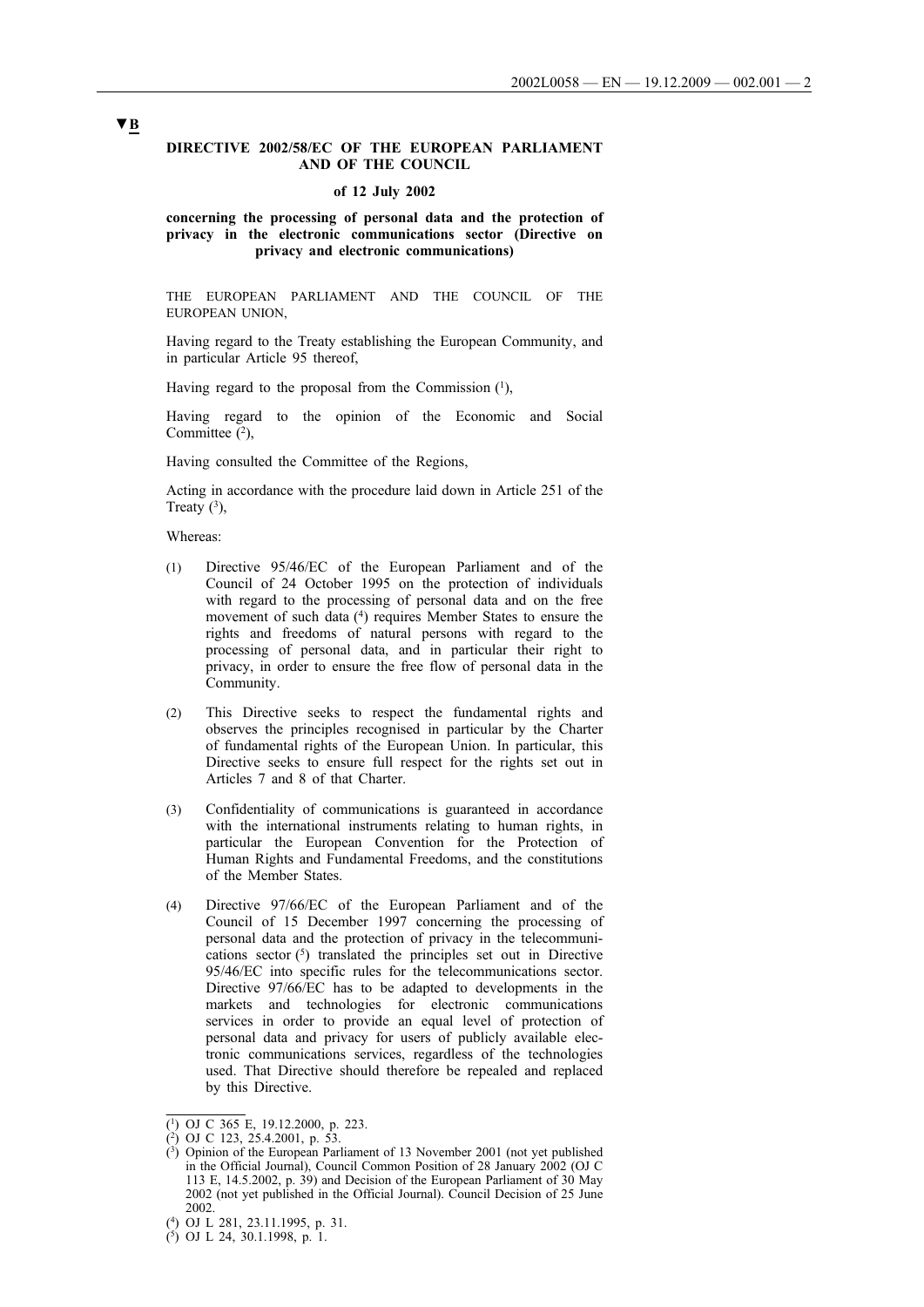- (5) New advanced digital technologies are currently being introduced in public communications networks in the Community, which give rise to specific requirements concerning the protection of personal data and privacy of the user. The development of the information society is characterised by the introduction of new electronic communications services. Access to digital mobile networks has become available and affordable for a large public. These digital networks have large capacities and possibilities for processing personal data. The successful cross-border development of these services is partly dependent on the confidence of users that their privacy will not be at risk.
- (6) The Internet is overturning traditional market structures by providing a common, global infrastructure for the delivery of a wide range of electronic communications services. Publicly available electronic communications services over the Internet open new possibilities for users but also new risks for their personal data and privacy.
- (7) In the case of public communications networks, specific legal, regulatory and technical provisions should be made in order to protect fundamental rights and freedoms of natural persons and legitimate interests of legal persons, in particular with regard to the increasing capacity for automated storage and processing of data relating to subscribers and users.
- (8) Legal, regulatory and technical provisions adopted by the Member States concerning the protection of personal data, privacy and the legitimate interest of legal persons, in the electronic communication sector, should be harmonised in order to avoid obstacles to the internal market for electronic communication in accordance with Article 14 of the Treaty. Harmonisation should be limited to requirements necessary to guarantee that the promotion and development of new electronic communications services and networks between Member States are not hindered.
- (9) The Member States, providers and users concerned, together with the competent Community bodies, should cooperate in introducing and developing the relevant technologies where this is necessary to apply the guarantees provided for by this Directive and taking particular account of the objectives of minimising the processing of personal data and of using anonymous or pseudonymous data where possible.
- (10) In the electronic communications sector, Directive 95/46/EC applies in particular to all matters concerning protection of fundamental rights and freedoms, which are not specifically covered by the provisions of this Directive, including the obligations on the controller and the rights of individuals. Directive 95/46/EC applies to non-public communications services.
- (11) Like Directive 95/46/EC, this Directive does not address issues of protection of fundamental rights and freedoms related to activities which are not governed by Community law. Therefore it does not alter the existing balance between the individual's right to privacy and the possibility for Member States to take the measures referred to in Article 15(1) of this Directive, necessary for the protection of public security, defence, State security (including the economic well-being of the State when the activities relate to State security matters) and the enforcement of criminal law. Consequently, this Directive does not affect the ability of Member States to carry out lawful interception of electronic communications, or take other measures, if necessary for any of these purposes and in accordance with the European Convention for the Protection of Human Rights and Fundamental Freedoms, as interpreted by the rulings of the European Court of Human Rights. Such measures must be appropriate, strictly proportionate to the intended purpose and necessary within a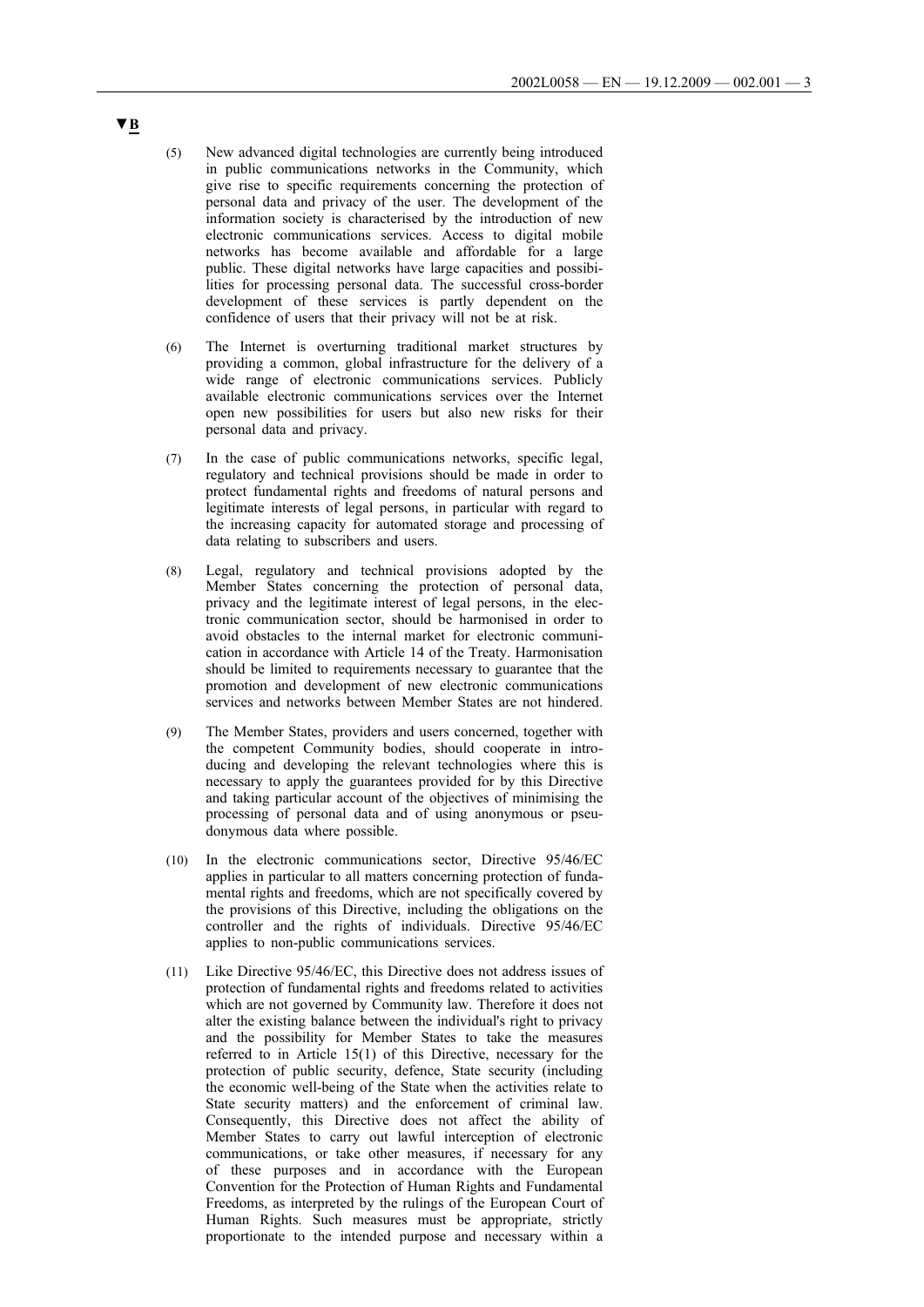democratic society and should be subject to adequate safeguards in accordance with the European Convention for the Protection of Human Rights and Fundamental Freedoms.

- (12) Subscribers to a publicly available electronic communications service may be natural or legal persons. By supplementing Directive 95/46/EC, this Directive is aimed at protecting the fundamental rights of natural persons and particularly their right to privacy, as well as the legitimate interests of legal persons. This Directive does not entail an obligation for Member States to extend the application of Directive 95/46/EC to the protection of the legitimate interests of legal persons, which is ensured within the framework of the applicable Community and national legislation.
- (13) The contractual relation between a subscriber and a service provider may entail a periodic or a one-off payment for the service provided or to be provided. Prepaid cards are also considered as a contract.
- (14) Location data may refer to the latitude, longitude and altitude of the user's terminal equipment, to the direction of travel, to the level of accuracy of the location information, to the identification of the network cell in which the terminal equipment is located at a certain point in time and to the time the location information was recorded.
- (15) A communication may include any naming, numbering or addressing information provided by the sender of a communication or the user of a connection to carry out the communication. Traffic data may include any translation of this information by the network over which the communication is transmitted for the purpose of carrying out the transmission. Traffic data may, *inter alia*, consist of data referring to the routing, duration, time or volume of a communication, to the protocol used, to the location of the terminal equipment of the sender or recipient, to the network on which the communication originates or terminates, to the beginning, end or duration of a connection. They may also consist of the format in which the communication is conveyed by the network.
- (16) Information that is part of a broadcasting service provided over a public communications network is intended for a potentially unlimited audience and does not constitute a communication in the sense of this Directive. However, in cases where the individual subscriber or user receiving such information can be identified, for example with video-on-demand services, the information conveyed is covered within the meaning of a communication for the purposes of this Directive.
- (17) For the purposes of this Directive, consent of a user or subscriber, regardless of whether the latter is a natural or a legal person, should have the same meaning as the data subject's consent as defined and further specified in Directive 95/46/EC. Consent may be given by any appropriate method enabling a freely given specific and informed indication of the user's wishes, including by ticking a box when visiting an Internet website.
- (18) Value added services may, for example, consist of advice on least expensive tariff packages, route guidance, traffic information, weather forecasts and tourist information.
- (19) The application of certain requirements relating to presentation and restriction of calling and connected line identification and to automatic call forwarding to subscriber lines connected to analogue exchanges should not be made mandatory in specific cases where such application would prove to be technically impossible or would require a disproportionate economic effort. It is important for interested parties to be informed of such cases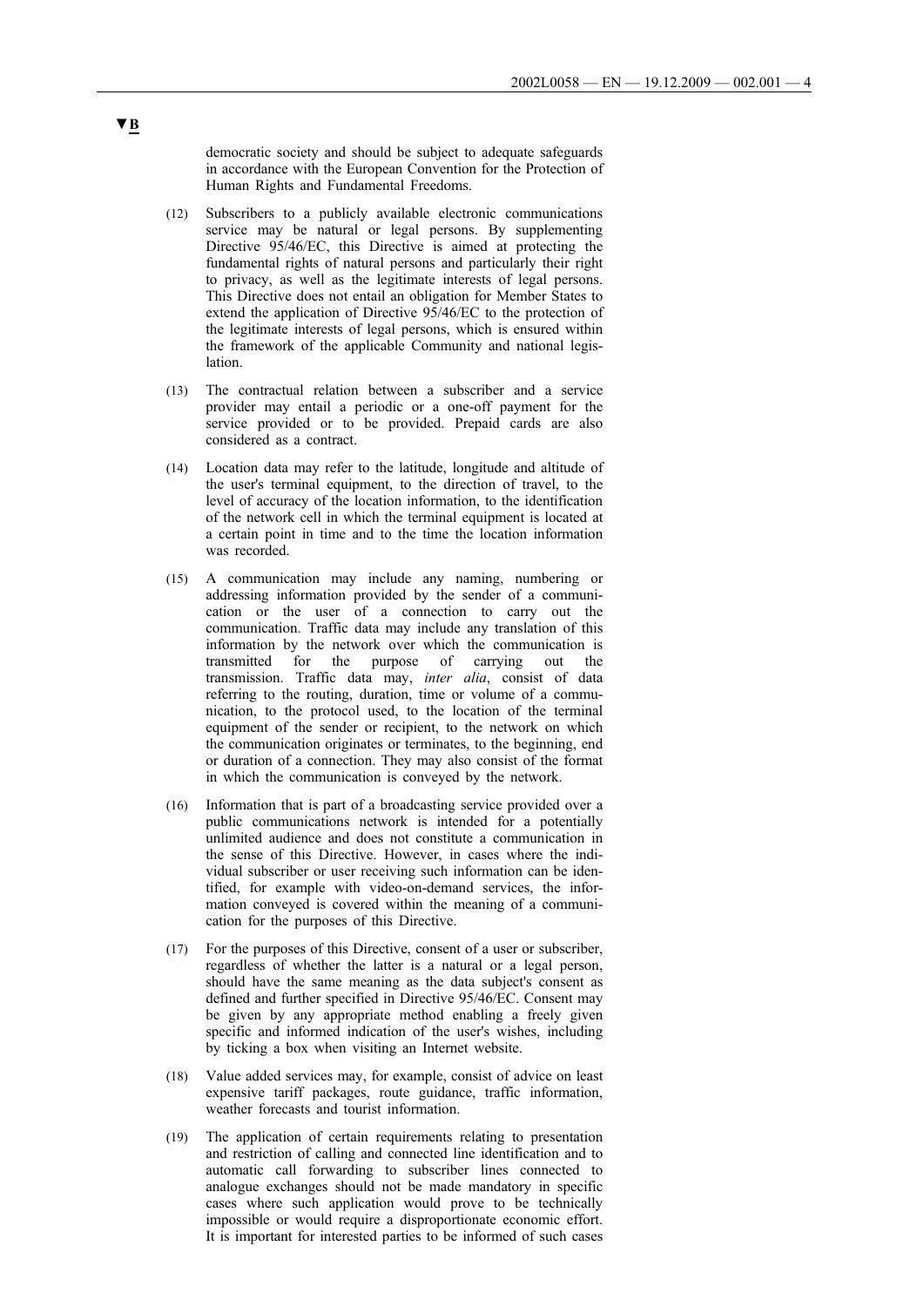and the Member States should therefore notify them to the Commission.

- (20) Service providers should take appropriate measures to safeguard the security of their services, if necessary in conjunction with the provider of the network, and inform subscribers of any special risks of a breach of the security of the network. Such risks may especially occur for electronic communications services over an open network such as the Internet or analogue mobile telephony. It is particularly important for subscribers and users of such services to be fully informed by their service provider of the existing security risks which lie outside the scope of possible remedies by the service provider. Service providers who offer publicly available electronic communications services over the Internet should inform users and subscribers of measures they can take to protect the security of their communications for instance by using specific types of software or encryption technologies. The requirement to inform subscribers of particular security risks does not discharge a service provider from the obligation to take, at its own costs, appropriate and immediate measures to remedy any new, unforeseen security risks and restore the normal security level of the service. The provision of information about security risks to the subscriber should be free of charge except for any nominal costs which the subscriber may incur while receiving or collecting the information, for instance by downloading an electronic mail message. Security is appraised in the light of Article 17 of Directive 95/46/EC.
- (21) Measures should be taken to prevent unauthorised access to communications in order to protect the confidentiality of communications, including both the contents and any data related to such communications, by means of public communications networks and publicly available electronic communications services. National legislation in some Member States only prohibits intentional unauthorised access to communications.
- (22) The prohibition of storage of communications and the related traffic data by persons other than the users or without their consent is not intended to prohibit any automatic, intermediate and transient storage of this information in so far as this takes place for the sole purpose of carrying out the transmission in the electronic communications network and provided that the information is not stored for any period longer than is necessary for the transmission and for traffic management purposes, and that during the period of storage the confidentiality remains guaranteed. Where this is necessary for making more efficient the onward transmission of any publicly accessible information to other recipients of the service upon their request, this Directive should not prevent such information from being further stored, provided that this information would in any case be accessible to the public without restriction and that any data referring to the individual subscribers or users requesting such information are erased.
- (23) Confidentiality of communications should also be ensured in the course of lawful business practice. Where necessary and legally authorised, communications can be recorded for the purpose of providing evidence of a commercial transaction. Directive 95/46/EC applies to such processing. Parties to the communications should be informed prior to the recording about the recording, its purpose and the duration of its storage. The recorded communication should be erased as soon as possible and in any case at the latest by the end of the period during which the transaction can be lawfully challenged.
- (24) Terminal equipment of users of electronic communications networks and any information stored on such equipment are part of the private sphere of the users requiring protection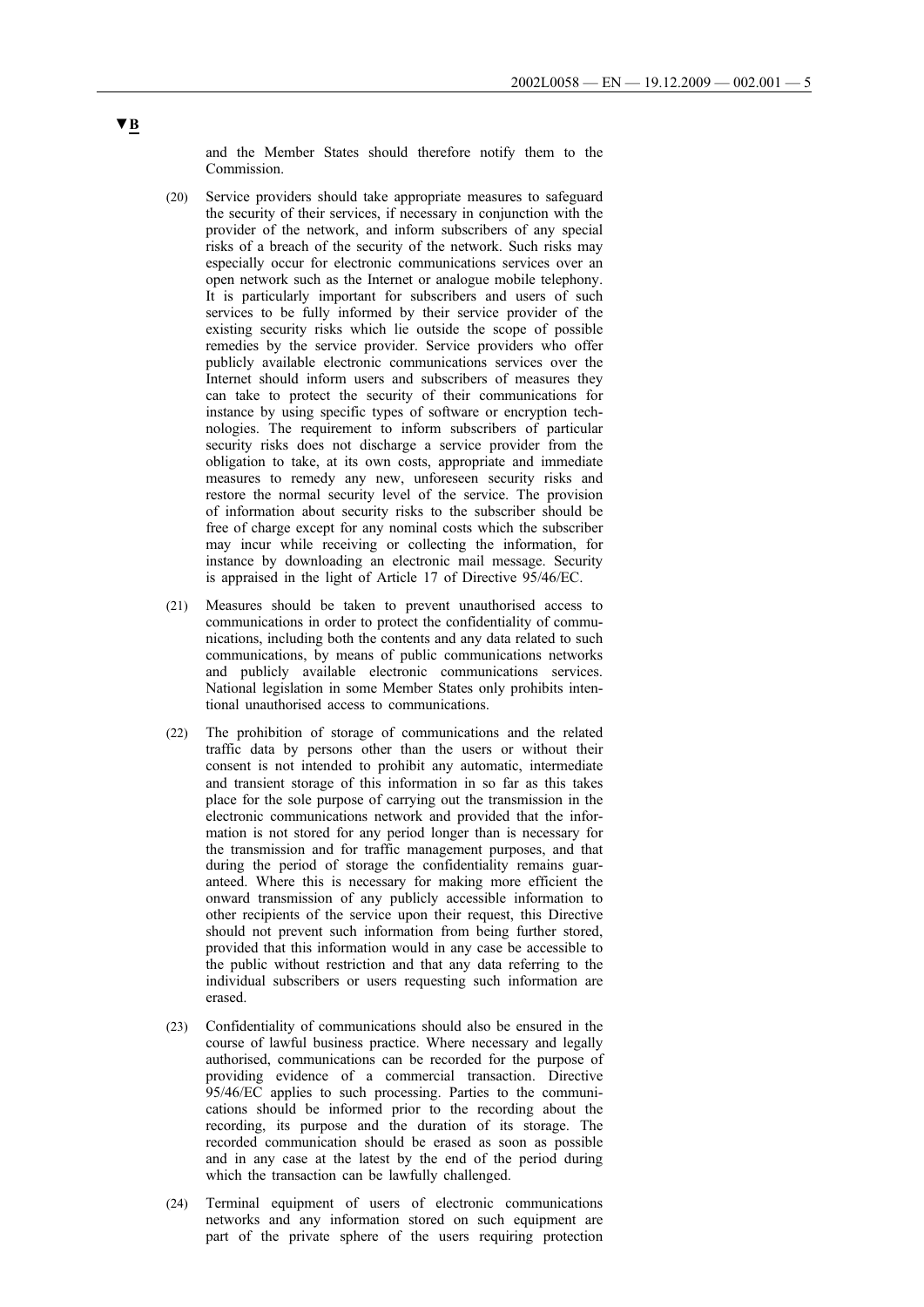under the European Convention for the Protection of Human Rights and Fundamental Freedoms. So-called spyware, web bugs, hidden identifiers and other similar devices can enter the user's terminal without their knowledge in order to gain access to information, to store hidden information or to trace the activities of the user and may seriously intrude upon the privacy of these users. The use of such devices should be allowed only for legitimate purposes, with the knowledge of the users concerned.

- (25) However, such devices, for instance so-called 'cookies', can be a legitimate and useful tool, for example, in analysing the effectiveness of website design and advertising, and in verifying the identity of users engaged in on-line transactions. Where such devices, for instance cookies, are intended for a legitimate purpose, such as to facilitate the provision of information society services, their use should be allowed on condition that users are provided with clear and precise information in accordance with Directive 95/46/EC about the purposes of cookies or similar devices so as to ensure that users are made aware of information being placed on the terminal equipment they are using. Users should have the opportunity to refuse to have a cookie or similar device stored on their terminal equipment. This is particularly important where users other than the original user have access to the terminal equipment and thereby to any data containing privacy-sensitive information stored on such equipment. Information and the right to refuse may be offered once for the use of various devices to be installed on the user's terminal equipment during the same connection and also covering any further use that may be made of those devices during subsequent connections. The methods for giving information, offering a right to refuse or requesting consent should be made as user-friendly as possible. Access to specific website content may still be made conditional on the well-informed acceptance of a cookie or similar device, if it is used for a legitimate purpose.
- (26) The data relating to subscribers processed within electronic communications networks to establish connections and to transmit information contain information on the private life of natural persons and concern the right to respect for their correspondence or concern the legitimate interests of legal persons. Such data may only be stored to the extent that is necessary for the provision of the service for the purpose of billing and for interconnection payments, and for a limited time. Any further processing of such data which the provider of the publicly available electronic communications services may want to perform, for the marketing of electronic communications services or for the provision of value added services, may only be allowed if the subscriber has agreed to this on the basis of accurate and full information given by the provider of the publicly available electronic communications services about the types of further processing it intends to perform and about the subscriber's right not to give or to withdraw his/her consent to such processing. Traffic data used for marketing communications services or for the provision of value added services should also be erased or made anonymous after the provision of the service. Service providers should always keep subscribers informed of the types of data they are processing and the purposes and duration for which this is done.
- (27) The exact moment of the completion of the transmission of a communication, after which traffic data should be erased except for billing purposes, may depend on the type of electronic communications service that is provided. For instance for a voice telephony call the transmission will be completed as soon as either of the users terminates the connection. For electronic mail the transmission is completed as soon as the addressee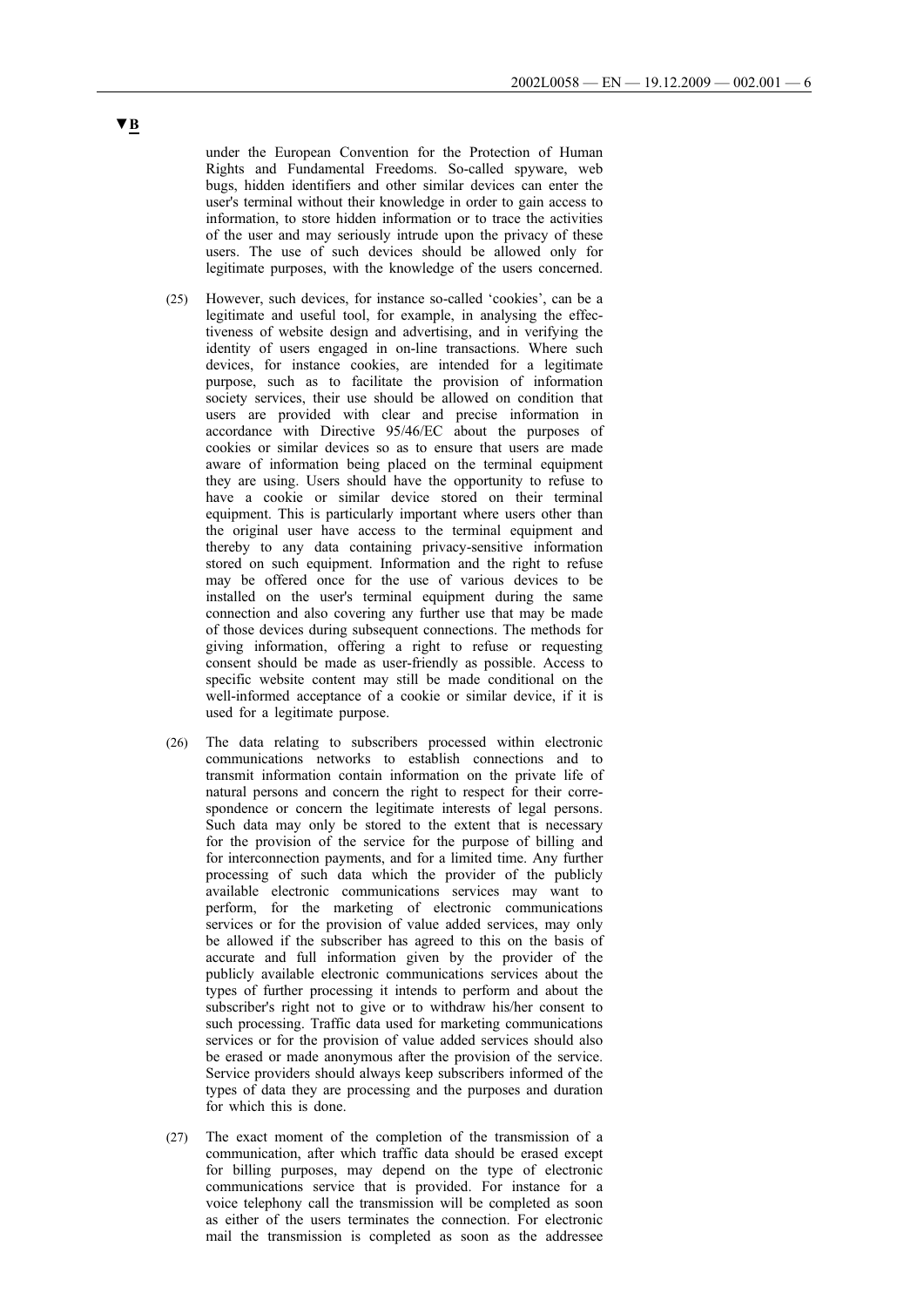collects the message, typically from the server of his service provider.

- (28) The obligation to erase traffic data or to make such data anonymous when it is no longer needed for the purpose of the transmission of a communication does not conflict with such procedures on the Internet as the caching in the domain name system of IP addresses or the caching of IP addresses to physical address bindings or the use of log-in information to control the right of access to networks or services.
- (29) The service provider may process traffic data relating to subscribers and users where necessary in individual cases in order to detect technical failure or errors in the transmission of communications. Traffic data necessary for billing purposes may also be processed by the provider in order to detect and stop fraud consisting of unpaid use of the electronic communications service.
- (30) Systems for the provision of electronic communications networks and services should be designed to limit the amount of personal data necessary to a strict minimum. Any activities related to the provision of the electronic communications service that go beyond the transmission of a communication and the billing thereof should be based on aggregated, traffic data that cannot be related to subscribers or users. Where such activities cannot be based on aggregated data, they should be considered as value added services for which the consent of the subscriber is required.
- (31) Whether the consent to be obtained for the processing of personal data with a view to providing a particular value added service should be that of the user or of the subscriber, will depend on the data to be processed and on the type of service to be provided and on whether it is technically, procedurally and contractually possible to distinguish the individual using an electronic communications service from the legal or natural person having subscribed to it.
- (32) Where the provider of an electronic communications service or of a value added service subcontracts the processing of personal data necessary for the provision of these services to another entity, such subcontracting and subsequent data processing should be in full compliance with the requirements regarding controllers and processors of personal data as set out in Directive 95/46/EC. Where the provision of a value added service requires that traffic or location data are forwarded from an electronic communications service provider to a provider of value added services, the subscribers or users to whom the data are related should also be fully informed of this forwarding before giving their consent for the processing of the data.
- (33) The introduction of itemised bills has improved the possibilities for the subscriber to check the accuracy of the fees charged by the service provider but, at the same time, it may jeopardise the privacy of the users of publicly available electronic communications services. Therefore, in order to preserve the privacy of the user, Member States should encourage the development of electronic communication service options such as alternative payment facilities which allow anonymous or strictly private access to publicly available electronic communications services, for example calling cards and facilities for payment by credit card. To the same end, Member States may ask the operators to offer their subscribers a different type of detailed bill in which a certain number of digits of the called number have been deleted.
- (34) It is necessary, as regards calling line identification, to protect the right of the calling party to withhold the presentation of the identification of the line from which the call is being made and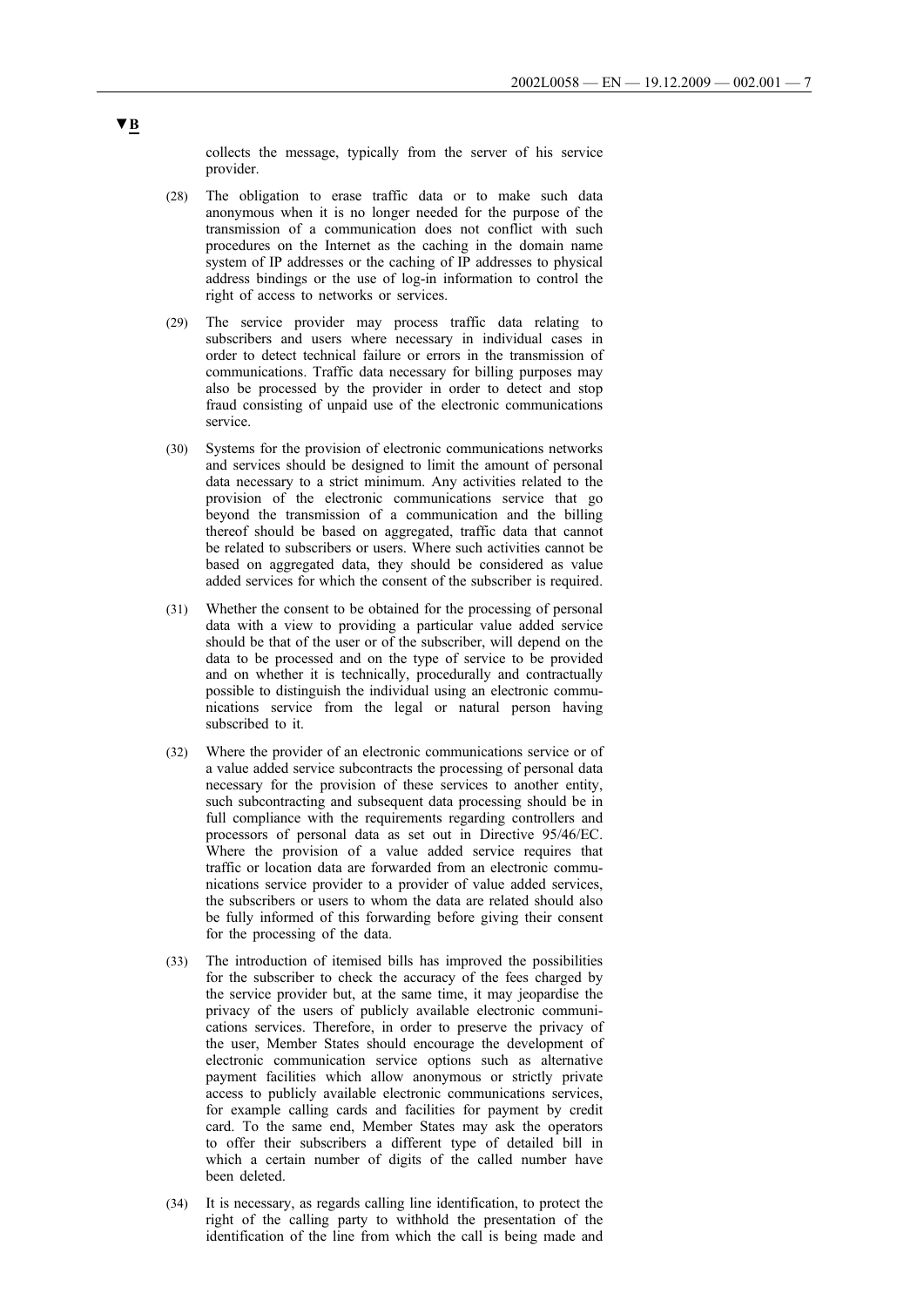the right of the called party to reject calls from unidentified lines. There is justification for overriding the elimination of calling line identification presentation in specific cases. Certain subscribers, in particular help lines and similar organisations, have an interest in guaranteeing the anonymity of their callers. It is necessary, as regards connected line identification, to protect the right and the legitimate interest of the called party to withhold the presentation of the identification of the line to which the calling party is actually connected, in particular in the case of forwarded calls. The providers of publicly available electronic communications services should inform their subscribers of the existence of calling and connected line identification in the network and of all services which are offered on the basis of calling and connected line identification as well as the privacy options which are available. This will allow the subscribers to make an informed choice about the privacy facilities they may want to use. The privacy options which are offered on a per-line basis do not necessarily have to be available as an automatic network service but may be obtainable through a simple request to the provider of the publicly available electronic communications service.

- (35) In digital mobile networks, location data giving the geographic position of the terminal equipment of the mobile user are processed to enable the transmission of communications. Such data are traffic data covered by Article 6 of this Directive. However, in addition, digital mobile networks may have the capacity to process location data which are more precise than is necessary for the transmission of communications and which are used for the provision of value added services such as services providing individualised traffic information and guidance to drivers. The processing of such data for value added services should only be allowed where subscribers have given their consent. Even in cases where subscribers have given their consent, they should have a simple means to temporarily deny the processing of location data, free of charge.
- (36) Member States may restrict the users' and subscribers' rights to privacy with regard to calling line identification where this is necessary to trace nuisance calls and with regard to calling line identification and location data where this is necessary to allow emergency services to carry out their tasks as effectively as possible. For these purposes, Member States may adopt specific provisions to entitle providers of electronic communications services to provide access to calling line identification and location data without the prior consent of the users or subscribers concerned.
- (37) Safeguards should be provided for subscribers against the nuisance which may be caused by automatic call forwarding by others. Moreover, in such cases, it must be possible for subscribers to stop the forwarded calls being passed on to their terminals by simple request to the provider of the publicly available electronic communications service.
- (38) Directories of subscribers to electronic communications services are widely distributed and public. The right to privacy of natural persons and the legitimate interest of legal persons require that subscribers are able to determine whether their personal data are published in a directory and if so, which. Providers of public directories should inform the subscribers to be included in such directories of the purposes of the directory and of any particular usage which may be made of electronic versions of public directories especially through search functions embedded in the software, such as reverse search functions enabling users of the directory to discover the name and address of the subscriber on the basis of a telephone number only.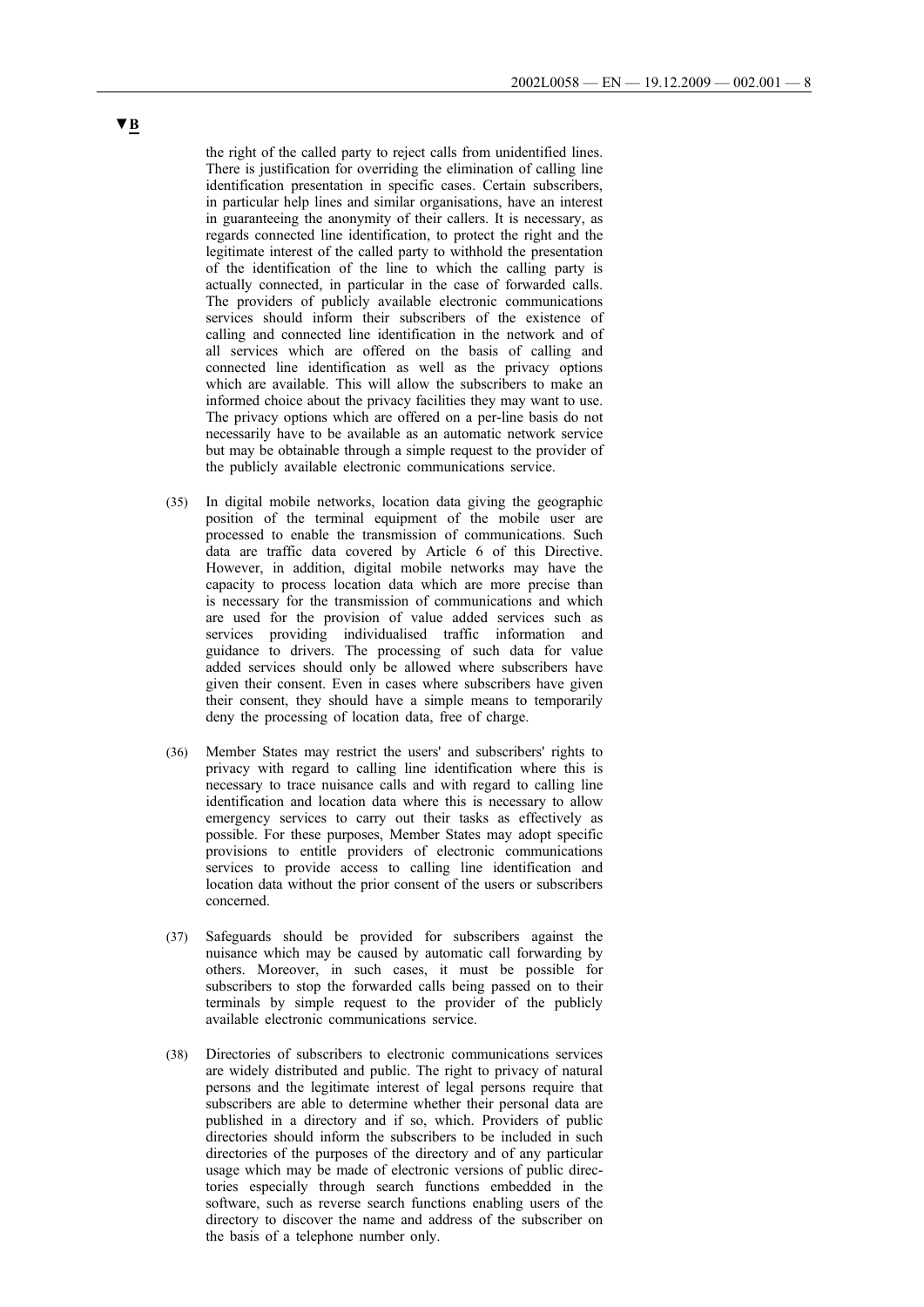- (39) The obligation to inform subscribers of the purpose(s) of public directories in which their personal data are to be included should be imposed on the party collecting the data for such inclusion. Where the data may be transmitted to one or more third parties, the subscriber should be informed of this possibility and of the recipient or the categories of possible recipients. Any transmission should be subject to the condition that the data may not be used for other purposes than those for which they were collected. If the party collecting the data from the subscriber or any third party to whom the data have been transmitted wishes to use the data for an additional purpose, the renewed consent of the subscriber is to be obtained either by the initial party collecting the data or by the third party to whom the data have been transmitted.
- (40) Safeguards should be provided for subscribers against intrusion of their privacy by unsolicited communications for direct marketing purposes in particular by means of automated calling machines, telefaxes, and e-mails, including SMS messages. These forms of unsolicited commercial communications may on the one hand be relatively easy and cheap to send and on the other may impose a burden and/or cost on the recipient. Moreover, in some cases their volume may also cause difficulties for electronic communications networks and terminal equipment. For such forms of unsolicited communications for direct marketing, it is justified to require that prior explicit consent of the recipients is obtained before such communications are addressed to them. The single market requires a harmonised approach to ensure simple, Community-wide rules for businesses and users.
- (41) Within the context of an existing customer relationship, it is reasonable to allow the use of electronic contact details for the offering of similar products or services, but only by the same company that has obtained the electronic contact details in accordance with Directive 95/46/EC. When electronic contact details are obtained, the customer should be informed about their further use for direct marketing in a clear and distinct manner, and be given the opportunity to refuse such usage. This opportunity should continue to be offered with each subsequent direct marketing message, free of charge, except for any costs for the transmission of this refusal.
- (42) Other forms of direct marketing that are more costly for the sender and impose no financial costs on subscribers and users, such as person-to-person voice telephony calls, may justify the maintenance of a system giving subscribers or users the possibility to indicate that they do not want to receive such calls. Nevertheless, in order not to decrease existing levels of privacy protection, Member States should be entitled to uphold national systems, only allowing such calls to subscribers and users who have given their prior consent.
- (43) To facilitate effective enforcement of Community rules on unsolicited messages for direct marketing, it is necessary to prohibit the use of false identities or false return addresses or numbers while sending unsolicited messages for direct marketing purposes.
- (44) Certain electronic mail systems allow subscribers to view the sender and subject line of an electronic mail, and also to delete the message, without having to download the rest of the electronic mail's content or any attachments, thereby reducing costs which could arise from downloading unsolicited electronic mails or attachments. These arrangements may continue to be useful in certain cases as an additional tool to the general obligations established in this Directive.
- (45) This Directive is without prejudice to the arrangements which Member States make to protect the legitimate interests of legal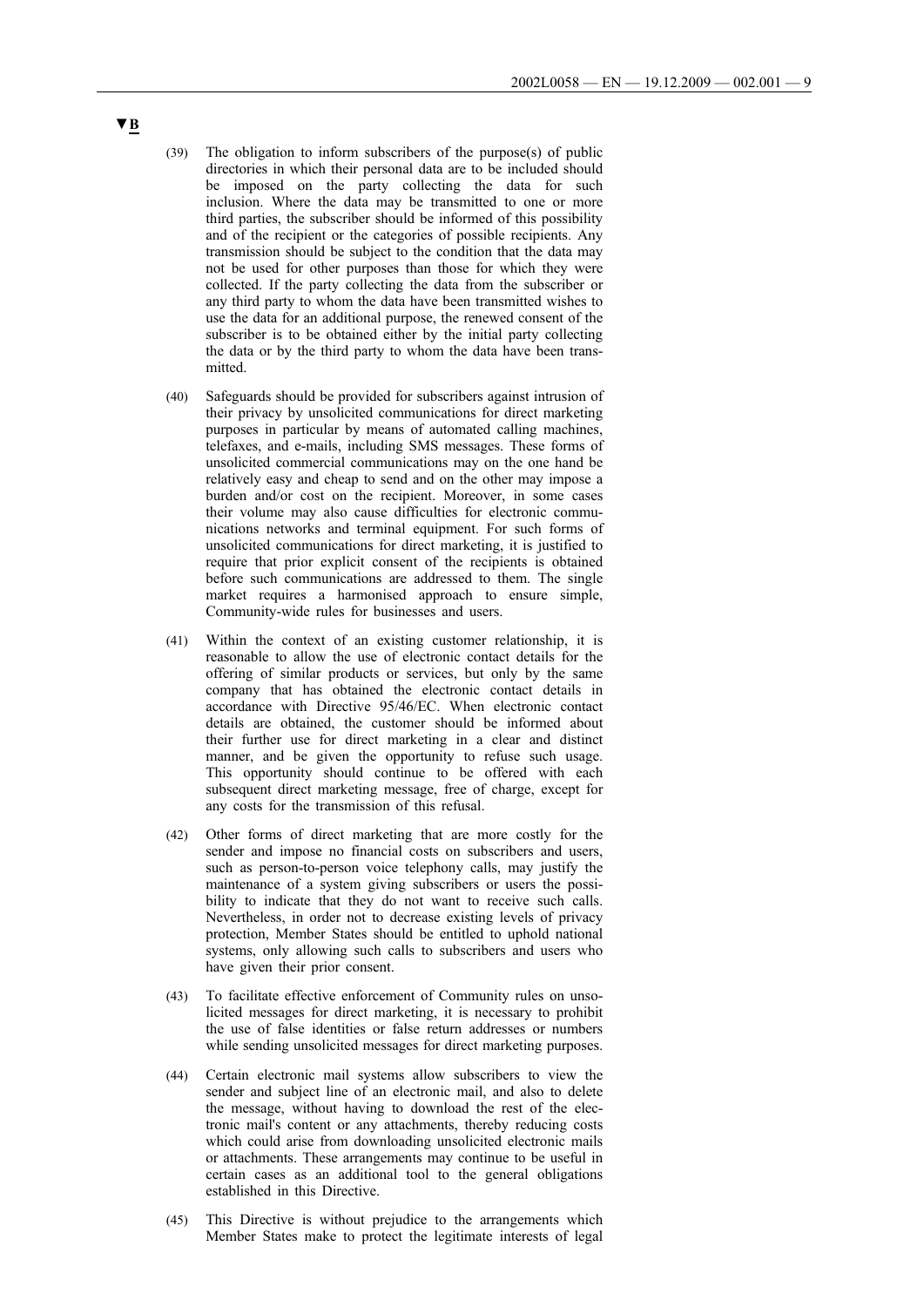persons with regard to unsolicited communications for direct marketing purposes. Where Member States establish an opt-out register for such communications to legal persons, mostly business users, the provisions of Article 7 of Directive 2000/31/EC of the European Parliament and of the Council of 8 June 2000 on certain legal aspects of information society services, in particular electronic commerce, in the internal market (Directive on electronic commerce) (1) are fully applicable.

- (46) The functionalities for the provision of electronic communications services may be integrated in the network or in any part of the terminal equipment of the user, including the software. The protection of the personal data and the privacy of the user of publicly available electronic communications services should be independent of the configuration of the various components necessary to provide the service and of the distribution of the necessary functionalities between these components. Directive 95/46/EC covers any form of processing of personal data regardless of the technology used. The existence of specific rules for electronic communications services alongside general rules for other components necessary for the provision of such services may not facilitate the protection of personal data and privacy in a technologically neutral way. It may therefore be necessary to adopt measures requiring manufacturers of certain types of equipment used for electronic communications services to construct their product in such a way as to incorporate safeguards to ensure that the personal data and privacy of the user and subscriber are protected. The adoption of such measures in accordance with Directive 1999/5/EC of the European Parliament and of the Council of 9 March 1999 on radio equipment and telecommunications terminal equipment and the mutual recognition of their conformity  $(2)$  will ensure that the introduction of technical features of electronic communication equipment including software for data protection purposes is harmonised in order to be compatible with the implementation of the internal market.
- (47) Where the rights of the users and subscribers are not respected, national legislation should provide for judicial remedies. Penalties should be imposed on any person, whether governed by private or public law, who fails to comply with the national measures taken under this Directive.
- (48) It is useful, in the field of application of this Directive, to draw on the experience of the Working Party on the Protection of Individuals with regard to the Processing of Personal Data composed of representatives of the supervisory authorities of the Member States, set up by Article 29 of Directive 95/46/EC.
- (49) To facilitate compliance with the provisions of this Directive, certain specific arrangements are needed for processing of data already under way on the date that national implementing legislation pursuant to this Directive enters into force,

#### HAVE ADOPTED THIS DIRECTIVE:

### *Article 1*

#### **Scope and aim**

### **▼M2**

1. This Directive provides for the harmonisation of the national provisions required to ensure an equivalent level of protection of funda-

<sup>(1)</sup> OJ L 178, 17.7.2000, p. 1.  $(2)$  OJ L 91, 7.4.1999, p. 10.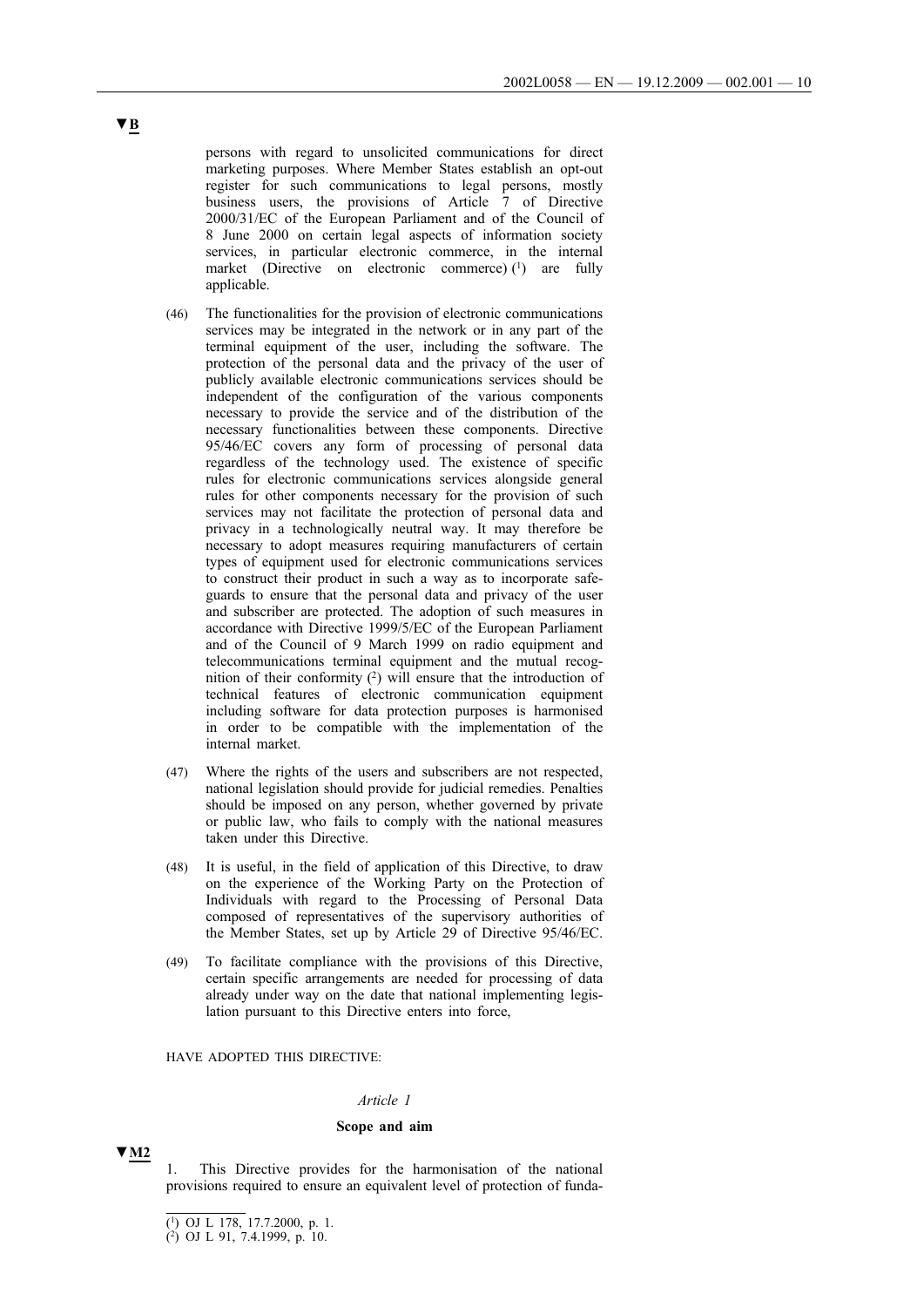mental rights and freedoms, and in particular the right to privacy and confidentiality, with respect to the processing of personal data in the electronic communication sector and to ensure the free movement of such data and of electronic communication equipment and services in the Community.

## **▼B**

2. The provisions of this Directive particularise and complement Directive  $95/46$ /EC for the purposes mentioned in paragraph 1. Moreover, they provide for protection of the legitimate interests of subscribers who are legal persons.

3. This Directive shall not apply to activities which fall outside the scope of the Treaty establishing the European Community, such as those covered by Titles V and VI of the Treaty on European Union, and in any case to activities concerning public security, defence, State security (including the economic well-being of the State when the activities relate to State security matters) and the activities of the State in areas of criminal law.

#### *Article 2*

### **Definitions**

Save as otherwise provided, the definitions in Directive 95/46/EC and in Directive 2002/21/EC of the European Parliament and of the Council of 7 March 2002 on a common regulatory framework for electronic communications networks and services (Framework Directive) (1) shall apply.

The following definitions shall also apply:

- (a) 'user' means any natural person using a publicly available electronic communications service, for private or business purposes, without necessarily having subscribed to this service;
- (b) 'traffic data' means any data processed for the purpose of the conveyance of a communication on an electronic communications network or for the billing thereof;

### **▼M2**

(c) 'location data' means any data processed in an electronic communications network or by an electronic communications service, indicating the geographic position of the terminal equipment of a user of a publicly available electronic communications service;

### **▼B**

(d) 'communication' means any information exchanged or conveyed between a finite number of parties by means of a publicly available electronic communications service. This does not include any information conveyed as part of a broadcasting service to the public over an electronic communications network except to the extent that the information can be related to the identifiable subscriber or user receiving the information;

## **▼M2** \_\_\_\_\_\_\_\_\_\_

#### **▼B**

- (f) 'consent' by a user or subscriber corresponds to the data subject's consent in Directive 95/46/EC;
- (g) 'value added service' means any service which requires the processing of traffic data or location data other than traffic data beyond what is necessary for the transmission of a communication or the billing thereof;

 $\overline{(^1)}$  OJ L 108, 24.4.2002, p. 33.

## **▼M2**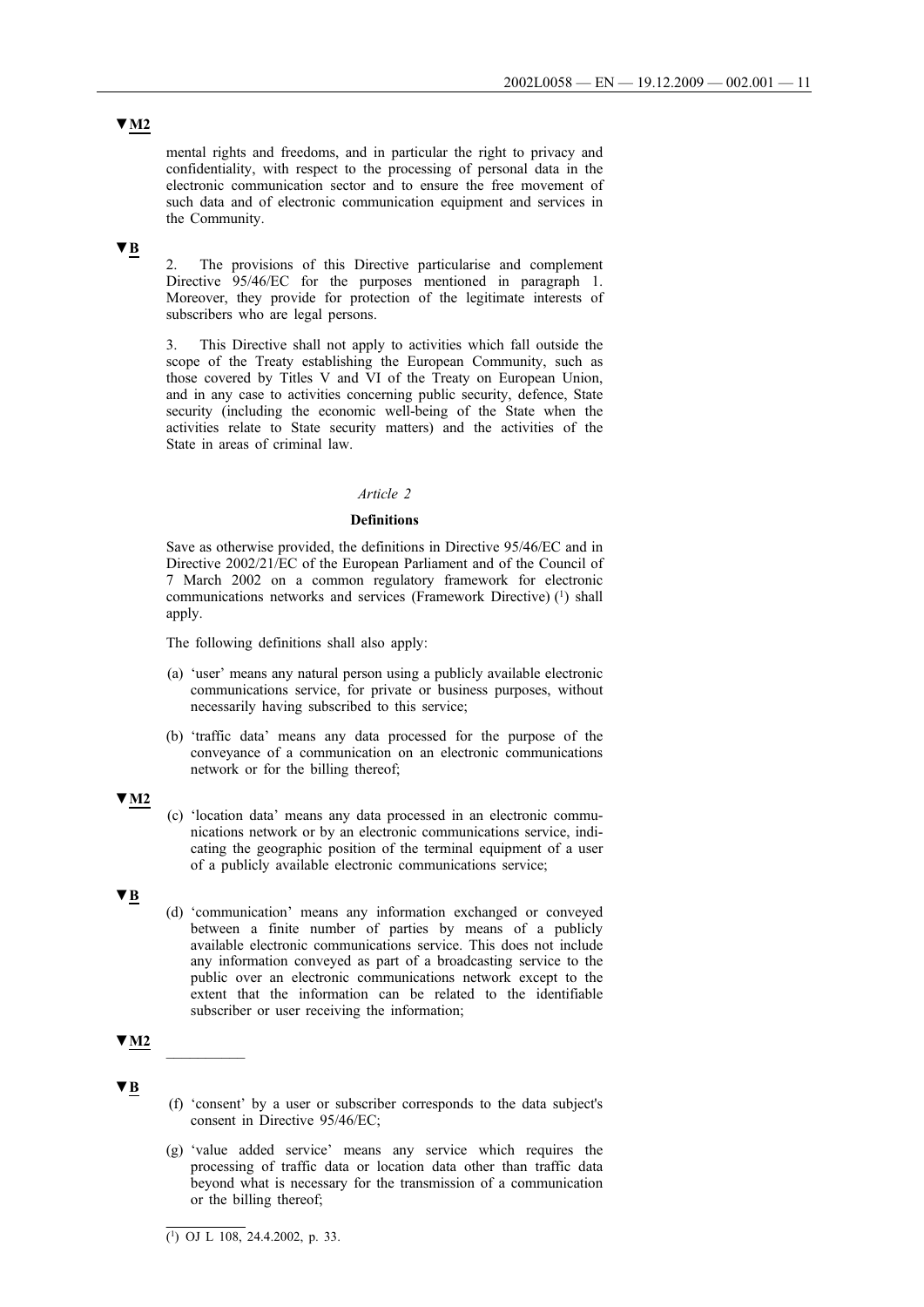(h) 'electronic mail' means any text, voice, sound or image message sent over a public communications network which can be stored in the network or in the recipient's terminal equipment until it is collected by the recipient;

### **▼M2**

(i) 'personal data breach' means a breach of security leading to the accidental or unlawful destruction, loss, alteration, unauthorised disclosure of, or access to, personal data transmitted, stored or otherwise processed in connection with the provision of a publicly available electronic communications service in the Community.

#### *Article 3*

### **Services concerned**

This Directive shall apply to the processing of personal data in connection with the provision of publicly available electronic communications services in public communications networks in the Community, including public communications networks supporting data collection and identification devices.

## **▼B**

#### *Article 4*

#### **►M2 Security of processing ◄**

1. The provider of a publicly available electronic communications service must take appropriate technical and organisational measures to safeguard security of its services, if necessary in conjunction with the provider of the public communications network with respect to network security. Having regard to the state of the art and the cost of their implementation, these measures shall ensure a level of security appropriate to the risk presented.

### **▼M2**

1a. Without prejudice to Directive 95/46/EC, the measures referred to in paragraph 1 shall at least:

- ensure that personal data can be accessed only by authorised personnel for legally authorised purposes,
- protect personal data stored or transmitted against accidental or unlawful destruction, accidental loss or alteration, and unauthorised or unlawful storage, processing, access or disclosure, and,
- ensure the implementation of a security policy with respect to the processing of personal data,

Relevant national authorities shall be able to audit the measures taken by providers of publicly available electronic communication services and to issue recommendations about best practices concerning the level of security which those measures should achieve.

## **▼B**

2. In case of a particular risk of a breach of the security of the network, the provider of a publicly available electronic communications service must inform the subscribers concerning such risk and, where the risk lies outside the scope of the measures to be taken by the service provider, of any possible remedies, including an indication of the likely costs involved.

### **▼M2**

3. In the case of a personal data breach, the provider of publicly available electronic communications services shall, without undue delay, notify the personal data breach to the competent national authority.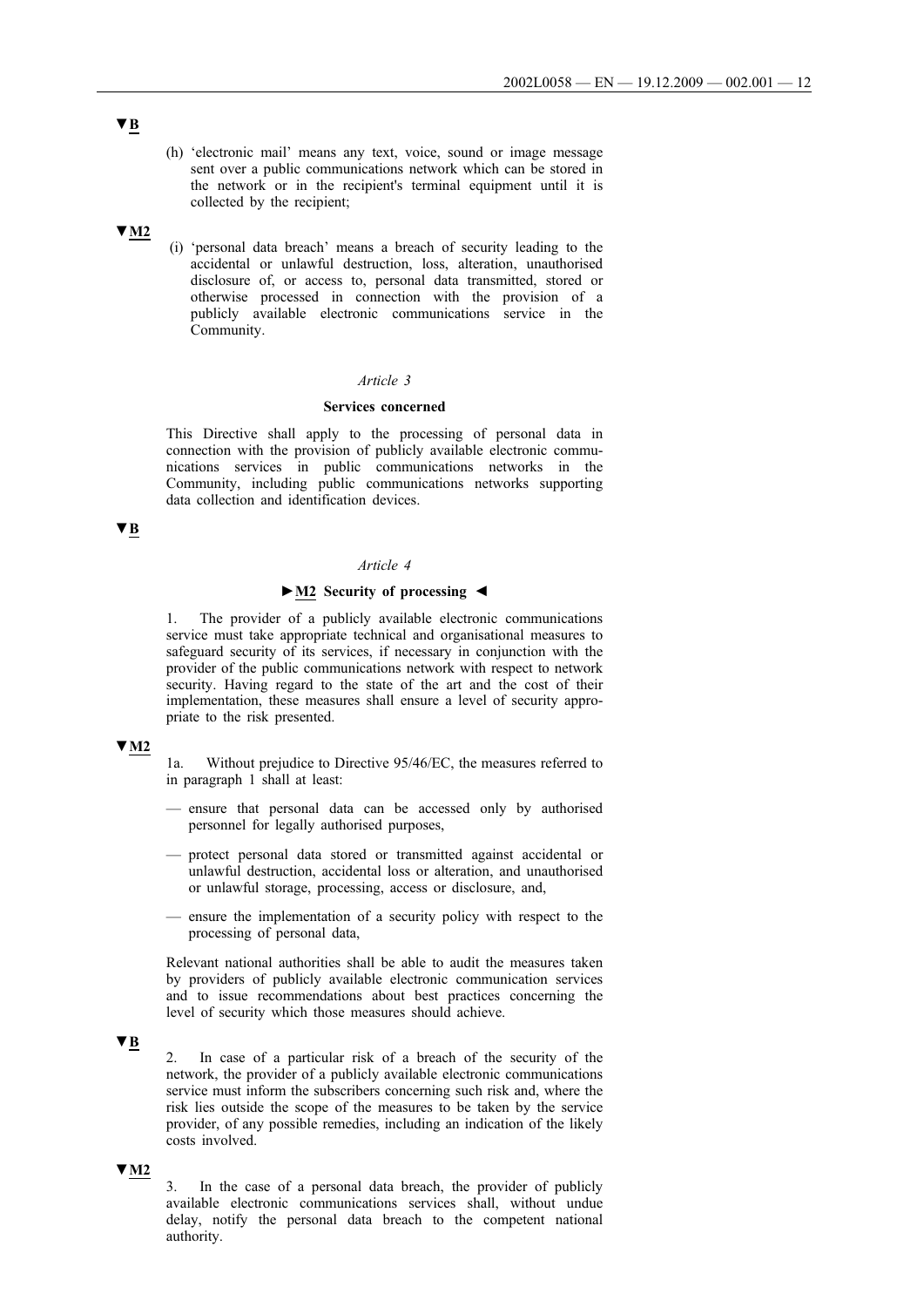When the personal data breach is likely to adversely affect the personal data or privacy of a subscriber or individual, the provider shall also notify the subscriber or individual of the breach without undue delay.

Notification of a personal data breach to a subscriber or individual concerned shall not be required if the provider has demonstrated to the satisfaction of the competent authority that it has implemented appropriate technological protection measures, and that those measures were applied to the data concerned by the security breach. Such technological protection measures shall render the data unintelligible to any person who is not authorised to access it.

Without prejudice to the provider's obligation to notify subscribers and individuals concerned, if the provider has not already notified the subscriber or individual of the personal data breach, the competent national authority, having considered the likely adverse effects of the breach, may require it to do so.

The notification to the subscriber or individual shall at least describe the nature of the personal data breach and the contact points where more information can be obtained, and shall recommend measures to mitigate the possible adverse effects of the personal data breach. The notification to the competent national authority shall, in addition, describe the consequences of, and the measures proposed or taken by the provider to address, the personal data breach.

4. Subject to any technical implementing measures adopted under paragraph 5, the competent national authorities may adopt guidelines and, where necessary, issue instructions concerning the circumstances in which providers are required to notify personal data breaches, the format of such notification and the manner in which the notification is to be made. They shall also be able to audit whether providers have complied with their notification obligations under this paragraph, and shall impose appropriate sanctions in the event of a failure to do so.

Providers shall maintain an inventory of personal data breaches comprising the facts surrounding the breach, its effects and the remedial action taken which shall be sufficient to enable the competent national authorities to verify compliance with the provisions of paragraph 3. The inventory shall only include the information necessary for this purpose.

5. In order to ensure consistency in implementation of the measures referred to in paragraphs 2, 3 and 4, the Commission may, following consultation with the European Network and Information Security Agency (ENISA), the Working Party on the Protection of Individuals with regard to the Processing of Personal Data established by Article 29 of Directive 95/46/EC and the European Data Protection Supervisor, adopt technical implementing measures concerning the circumstances, format and procedures applicable to the information and notification requirements referred to in this Article. When adopting such measures, the Commission shall involve all relevant stakeholders particularly in order to be informed of the best available technical and economic means of implementation of this Article.

Those measures, designed to amend non-essential elements of this Directive by supplementing it, shall be adopted in accordance with the regulatory procedure with scrutiny referred to in Article 14a(2).

### **▼B**

#### *Article 5*

#### **Confidentiality of the communications**

1. Member States shall ensure the confidentiality of communications and the related traffic data by means of a public communications network and publicly available electronic communications services, through national legislation. In particular, they shall prohibit listening, tapping, storage or other kinds of interception or surveillance of

## **▼M2**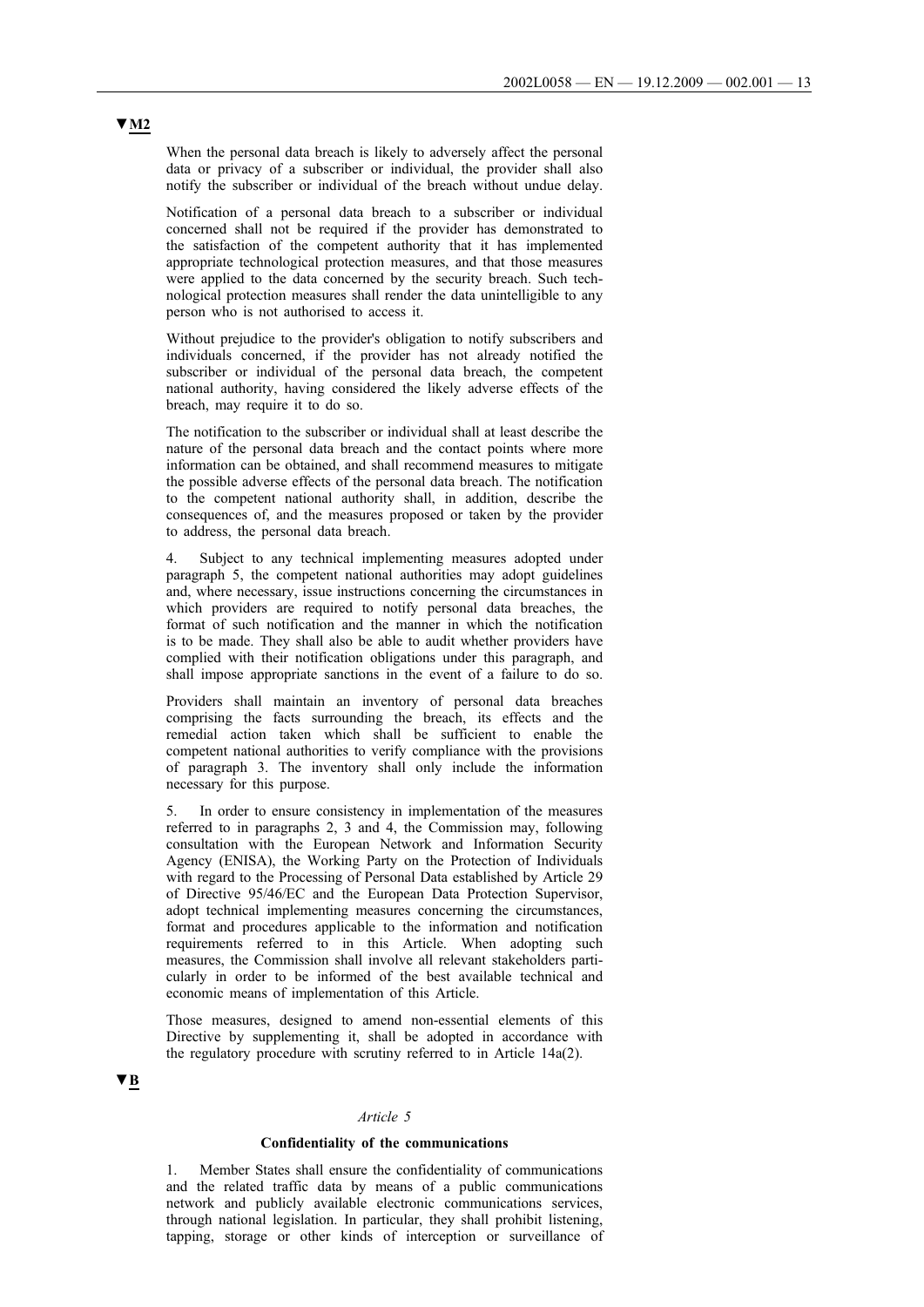communications and the related traffic data by persons other than users, without the consent of the users concerned, except when legally authorised to do so in accordance with Article 15(1). This paragraph shall not prevent technical storage which is necessary for the conveyance of a communication without prejudice to the principle of confidentiality.

2. Paragraph 1 shall not affect any legally authorised recording of communications and the related traffic data when carried out in the course of lawful business practice for the purpose of providing evidence of a commercial transaction or of any other business communication.

### **▼M2**

3. Member States shall ensure that the storing of information, or the gaining of access to information already stored, in the terminal equipment of a subscriber or user is only allowed on condition that the subscriber or user concerned has given his or her consent, having been provided with clear and comprehensive information, in accordance with Directive 95/46/EC, inter alia, about the purposes of the processing. This shall not prevent any technical storage or access for the sole purpose of carrying out the transmission of a communication over an electronic communications network, or as strictly necessary in order for the provider of an information society service explicitly requested by the subscriber or user to provide the service.

### **▼B**

#### *Article 6*

#### **Traffic data**

1. Traffic data relating to subscribers and users processed and stored by the provider of a public communications network or publicly available electronic communications service must be erased or made anonymous when it is no longer needed for the purpose of the transmission of a communication without prejudice to paragraphs 2, 3 and 5 of this Article and Article 15(1).

2. Traffic data necessary for the purposes of subscriber billing and interconnection payments may be processed. Such processing is permissible only up to the end of the period during which the bill may lawfully be challenged or payment pursued.

### **▼M2**

3. For the purpose of marketing electronic communications services or for the provision of value added services, the provider of a publicly available electronic communications service may process the data referred to in paragraph 1 to the extent and for the duration necessary for such services or marketing, if the subscriber or user to whom the data relate has given his or her prior consent. Users or subscribers shall be given the possibility to withdraw their consent for the processing of traffic data at any time.

### **▼B**

The service provider must inform the subscriber or user of the types of traffic data which are processed and of the duration of such processing for the purposes mentioned in paragraph 2 and, prior to obtaining consent, for the purposes mentioned in paragraph 3.

5. Processing of traffic data, in accordance with paragraphs 1, 2, 3 and 4, must be restricted to persons acting under the authority of providers of the public communications networks and publicly available electronic communications services handling billing or traffic management, customer enquiries, fraud detection, marketing electronic communications services or providing a value added service, and must be restricted to what is necessary for the purposes of such activities.

Paragraphs 1, 2, 3 and 5 shall apply without prejudice to the possibility for competent bodies to be informed of traffic data in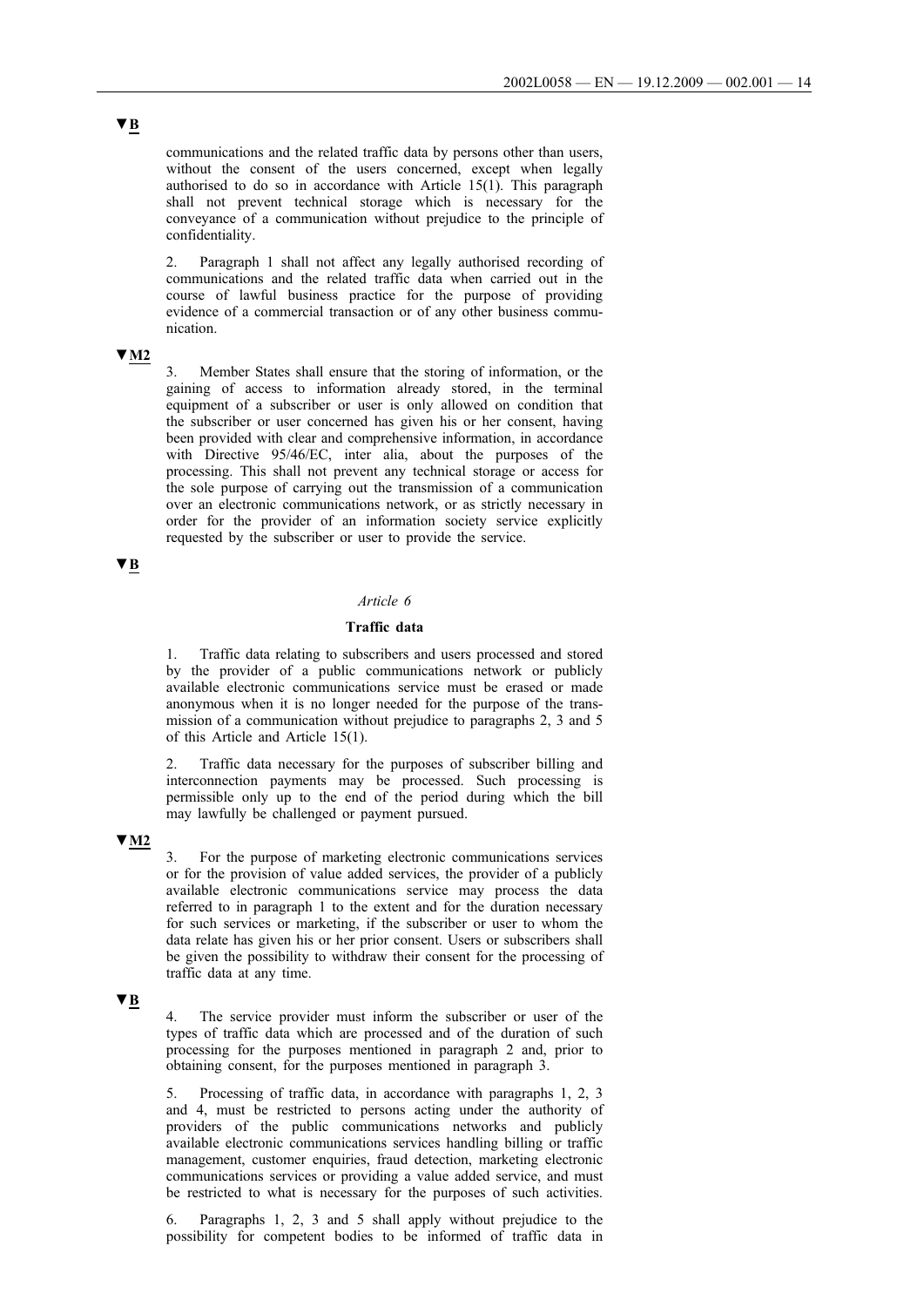conformity with applicable legislation with a view to settling disputes, in particular interconnection or billing disputes.

#### *Article 7*

#### **Itemised billing**

1. Subscribers shall have the right to receive non-itemised bills.

2. Member States shall apply national provisions in order to reconcile the rights of subscribers receiving itemised bills with the right to privacy of calling users and called subscribers, for example by ensuring that sufficient alternative privacy enhancing methods of communications or payments are available to such users and subscribers.

#### *Article 8*

#### **Presentation and restriction of calling and connected line identification**

1. Where presentation of calling line identification is offered, the service provider must offer the calling user the possibility, using a simple means and free of charge, of preventing the presentation of the calling line identification on a per-call basis. The calling subscriber must have this possibility on a per-line basis.

2. Where presentation of calling line identification is offered, the service provider must offer the called subscriber the possibility, using a simple means and free of charge for reasonable use of this function, of preventing the presentation of the calling line identification of incoming calls.

3. Where presentation of calling line identification is offered and where the calling line identification is presented prior to the call being established, the service provider must offer the called subscriber the possibility, using a simple means, of rejecting incoming calls where the presentation of the calling line identification has been prevented by the calling user or subscriber.

4. Where presentation of connected line identification is offered, the service provider must offer the called subscriber the possibility, using a simple means and free of charge, of preventing the presentation of the connected line identification to the calling user.

5. Paragraph 1 shall also apply with regard to calls to third countries originating in the Community. Paragraphs 2, 3 and 4 shall also apply to incoming calls originating in third countries.

6. Member States shall ensure that where presentation of calling and/or connected line identification is offered, the providers of publicly available electronic communications services inform the public thereof and of the possibilities set out in paragraphs 1, 2, 3 and 4.

### *Article 9*

#### **Location data other than traffic data**

1. Where location data other than traffic data, relating to users or subscribers of public communications networks or publicly available electronic communications services, can be processed, such data may only be processed when they are made anonymous, or with the consent of the users or subscribers to the extent and for the duration necessary for the provision of a value added service. The service provider must inform the users or subscribers, prior to obtaining their consent, of the type of location data other than traffic data which will be processed, of the purposes and duration of the processing and whether the data will be transmitted to a third party for the purpose of providing the value added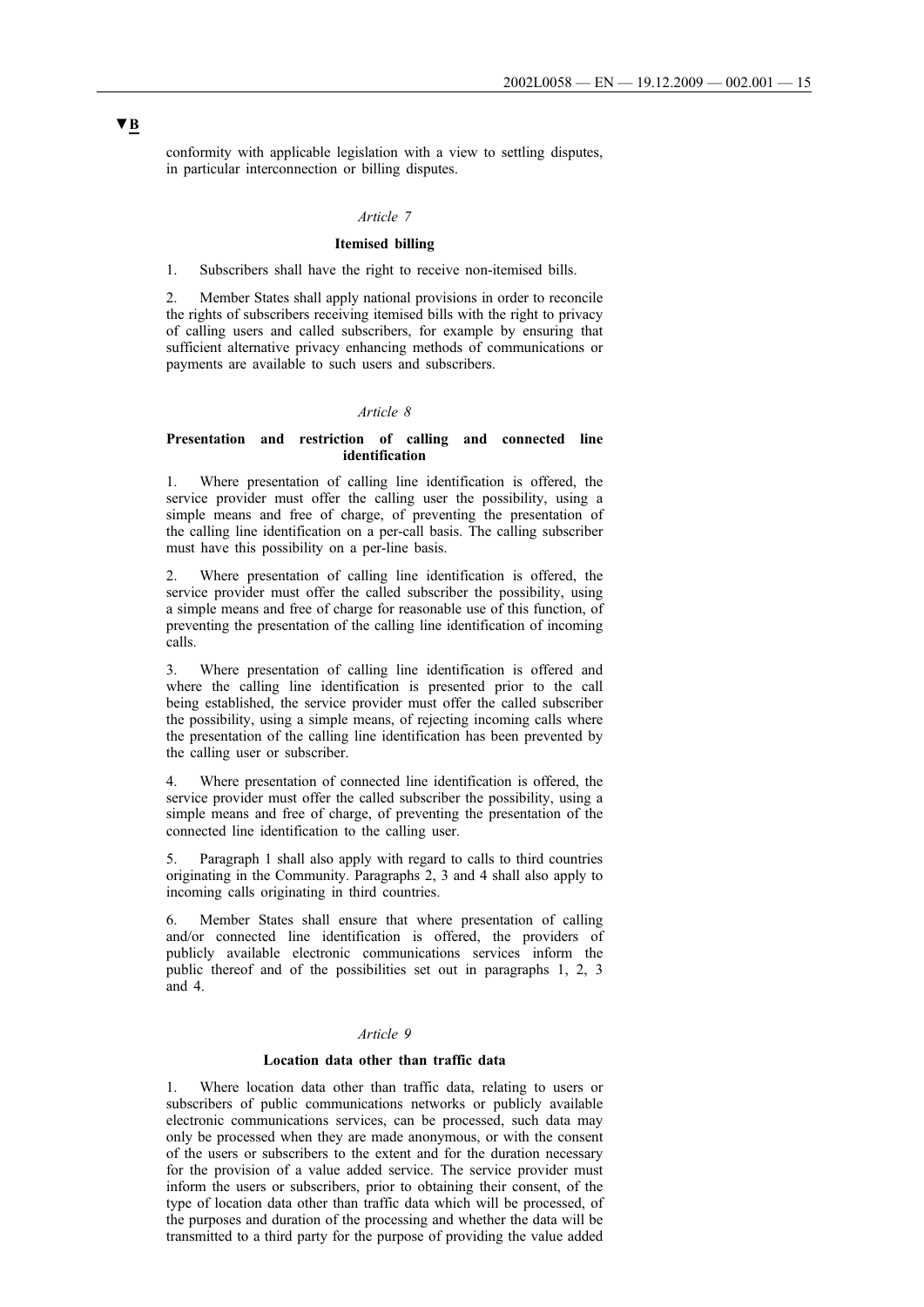service. Users or subscribers shall be given the possibility to withdraw their consent for the processing of location data other than traffic data at any time.

2. Where consent of the users or subscribers has been obtained for the processing of location data other than traffic data, the user or subscriber must continue to have the possibility, using a simple means and free of charge, of temporarily refusing the processing of such data for each connection to the network or for each transmission of a communication.

3. Processing of location data other than traffic data in accordance with paragraphs 1 and 2 must be restricted to persons acting under the authority of the provider of the public communications network or publicly available communications service or of the third party providing the value added service, and must be restricted to what is necessary for the purposes of providing the value added service.

#### *Article 10*

#### **Exceptions**

Member States shall ensure that there are transparent procedures governing the way in which a provider of a public communications network and/or a publicly available electronic communications service may override:

- (a) the elimination of the presentation of calling line identification, on a temporary basis, upon application of a subscriber requesting the tracing of malicious or nuisance calls. In this case, in accordance with national law, the data containing the identification of the calling subscriber will be stored and be made available by the provider of a public communications network and/or publicly available electronic communications service;
- (b) the elimination of the presentation of calling line identification and the temporary denial or absence of consent of a subscriber or user for the processing of location data, on a per-line basis for organisations dealing with emergency calls and recognised as such by a Member State, including law enforcement agencies, ambulance services and fire brigades, for the purpose of responding to such calls.

### *Article 11*

#### **Automatic call forwarding**

Member States shall ensure that any subscriber has the possibility, using a simple means and free of charge, of stopping automatic call forwarding by a third party to the subscriber's terminal.

### *Article 12*

#### **Directories of subscribers**

1. Member States shall ensure that subscribers are informed, free of charge and before they are included in the directory, about the purpose (s) of a printed or electronic directory of subscribers available to the public or obtainable through directory enquiry services, in which their personal data can be included and of any further usage possibilities based on search functions embedded in electronic versions of the directory.

2. Member States shall ensure that subscribers are given the opportunity to determine whether their personal data are included in a public directory, and if so, which, to the extent that such data are relevant for the purpose of the directory as determined by the provider of the directory, and to verify, correct or withdraw such data. Not being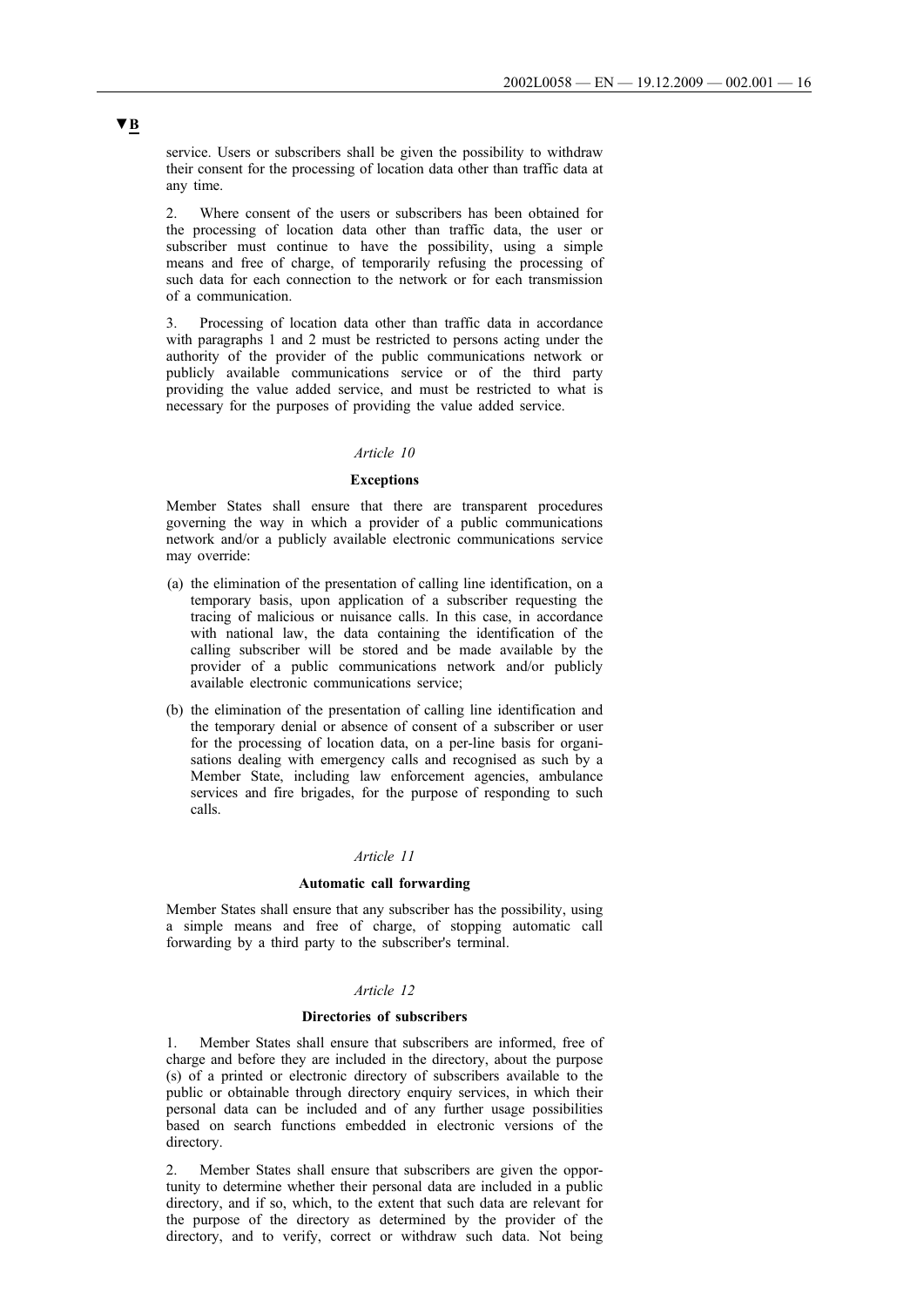included in a public subscriber directory, verifying, correcting or withdrawing personal data from it shall be free of charge.

Member States may require that for any purpose of a public directory other than the search of contact details of persons on the basis of their name and, where necessary, a minimum of other identifiers, additional consent be asked of the subscribers.

Paragraphs 1 and 2 shall apply to subscribers who are natural persons. Member States shall also ensure, in the framework of Community law and applicable national legislation, that the legitimate interests of subscribers other than natural persons with regard to their entry in public directories are sufficiently protected.

### **▼M2**

### *Article 13*

### **Unsolicited communications**

1. The use of automated calling and communication systems without human intervention (automatic calling machines), facsimile machines (fax) or electronic mail for the purposes of direct marketing may be allowed only in respect of subscribers or users who have given their prior consent.

2. Notwithstanding paragraph 1, where a natural or legal person obtains from its customers their electronic contact details for electronic mail, in the context of the sale of a product or a service, in accordance with Directive 95/46/EC, the same natural or legal person may use these electronic contact details for direct marketing of its own similar products or services provided that customers clearly and distinctly are given the opportunity to object, free of charge and in an easy manner, to such use of electronic contact details at the time of their collection and on the occasion of each message in case the customer has not initially refused such use.

3. Member States shall take appropriate measures to ensure that unsolicited communications for the purposes of direct marketing, in cases other than those referred to in paragraphs 1 and 2, are not allowed either without the consent of the subscribers or users concerned or in respect of subscribers or users who do not wish to receive these communications, the choice between these options to be determined by national legislation, taking into account that both options must be free of charge for the subscriber or user.

In any event, the practice of sending electronic mail for the purposes of direct marketing which disguise or conceal the identity of the sender on whose behalf the communication is made, which contravene Article 6 of Directive 2000/31/EC, which do not have a valid address to which the recipient may send a request that such communications cease or which encourage recipients to visit websites that contravene that Article shall be prohibited.

5. Paragraphs 1 and 3 shall apply to subscribers who are natural persons. Member States shall also ensure, in the framework of Community law and applicable national legislation, that the legitimate interests of subscribers other than natural persons with regard to unsolicited communications are sufficiently protected.

6. Without prejudice to any administrative remedy for which provision may be made, inter alia, under Article 15a(2), Member States shall ensure that any natural or legal person adversely affected by infringements of national provisions adopted pursuant to this Article and therefore having a legitimate interest in the cessation or prohibition of such infringements, including an electronic communications service provider protecting its legitimate business interests, may bring legal proceedings in respect of such infringements. Member States may also lay down specific rules on penalties applicable to providers of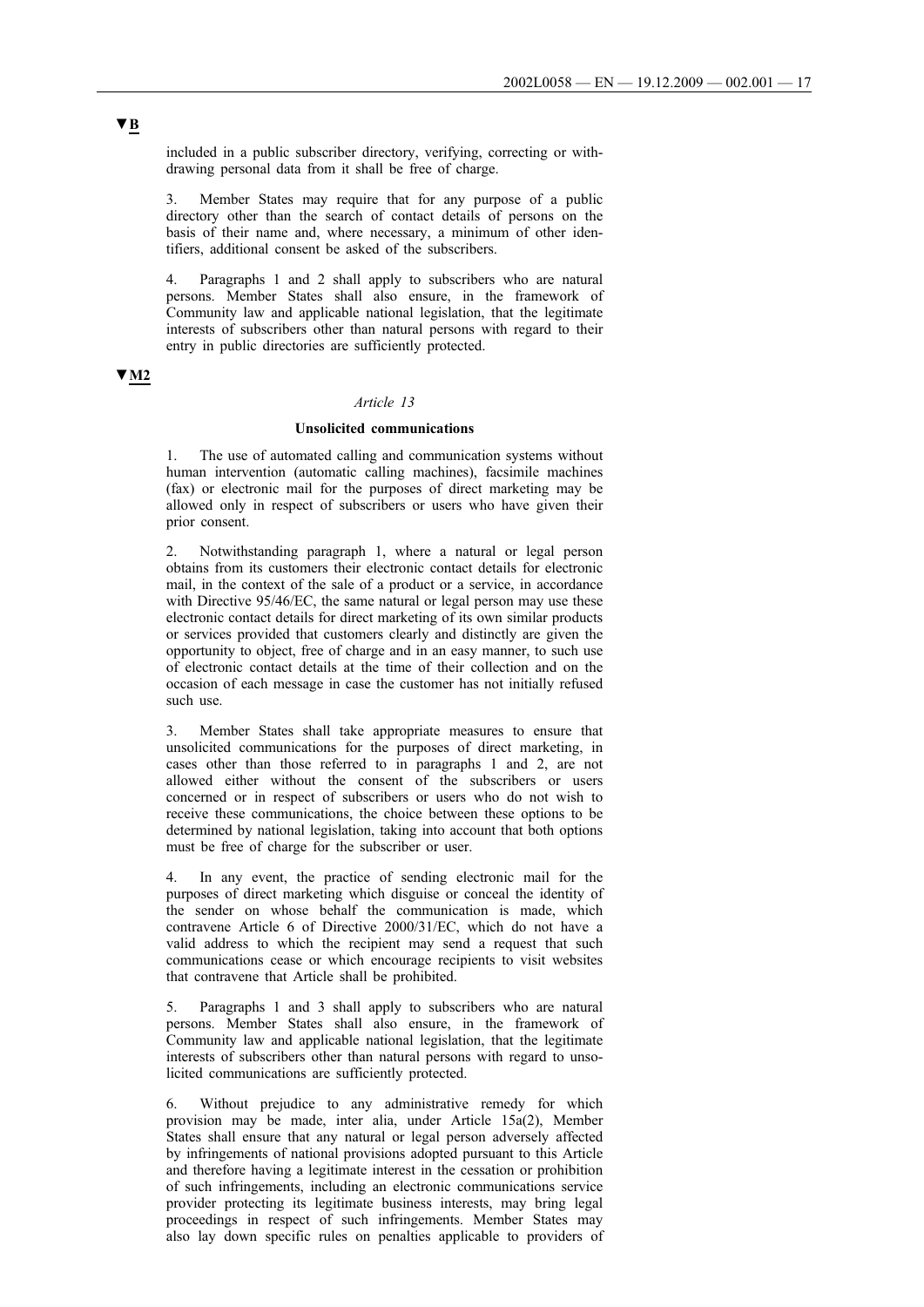electronic communications services which by their negligence contribute to infringements of national provisions adopted pursuant to this Article.

#### *Article 14*

#### **Technical features and standardisation**

1. In implementing the provisions of this Directive, Member States shall ensure, subject to paragraphs 2 and 3, that no mandatory requirements for specific technical features are imposed on terminal or other electronic communication equipment which could impede the placing of equipment on the market and the free circulation of such equipment in and between Member States.

2. Where provisions of this Directive can be implemented only by requiring specific technical features in electronic communications networks, Member States shall inform the Commission in accordance with the procedure provided for by Directive 98/34/EC of the European Parliament and of the Council of 22 June 1998 laying down a procedure for the provision of information in the field of technical standards and regulations and of rules on information society services (1).

Where required, measures may be adopted to ensure that terminal equipment is constructed in a way that is compatible with the right of users to protect and control the use of their personal data, in accordance with Directive 1999/5/EC and Council Decision 87/95/EEC of 22 December 1986 on standardisation in the field of information technology and communications  $(2)$ .

## **▼M2**

#### *Article 14a*

#### **Committee procedure**

1. The Commission shall be assisted by the Communications Committee established by Article 22 of Directive 2002/21/EC (Framework Directive).

2. Where reference is made to this paragraph, Article 5a(1) to (4) and Article 7 of Decision 1999/468/EC shall apply, having regard to the provisions of Article 8 thereof.

3. Where reference is made to this paragraph, Article 5a(1), (2), (4) and (6) and Article 7 of Decision 1999/468/EC shall apply, having regard to the provisions of Article 8 thereof.

### **▼B**

#### *Article 15*

#### **Application of certain provisions of Directive 95/46/EC**

1. Member States may adopt legislative measures to restrict the scope of the rights and obligations provided for in Article 5, Article 6, Article 8(1), (2), (3) and (4), and Article 9 of this Directive when such restriction constitutes a necessary, appropriate and proportionate measure within a democratic society to safeguard national security (i.e. State security), defence, public security, and the prevention, investigation, detection and prosecution of criminal offences or of unauthorised use of the electronic communication system, as referred to in Article 13(1) of Directive 95/46/EC. To this end, Member States may, *inter alia*, adopt legislative measures providing for the retention of data for a limited period justified on the grounds laid down in this

## **▼M2**

 $(1)$  OJ L 204, 21.7.1998, p. 37. Directive as amended by Directive 98/48/EC (OJ L 217, 5.8.1998, p. 18).

<sup>(2)</sup> OJ L 36, 7.2.1987, p. 31. Decision as last amended by the 1994 Act of Accession.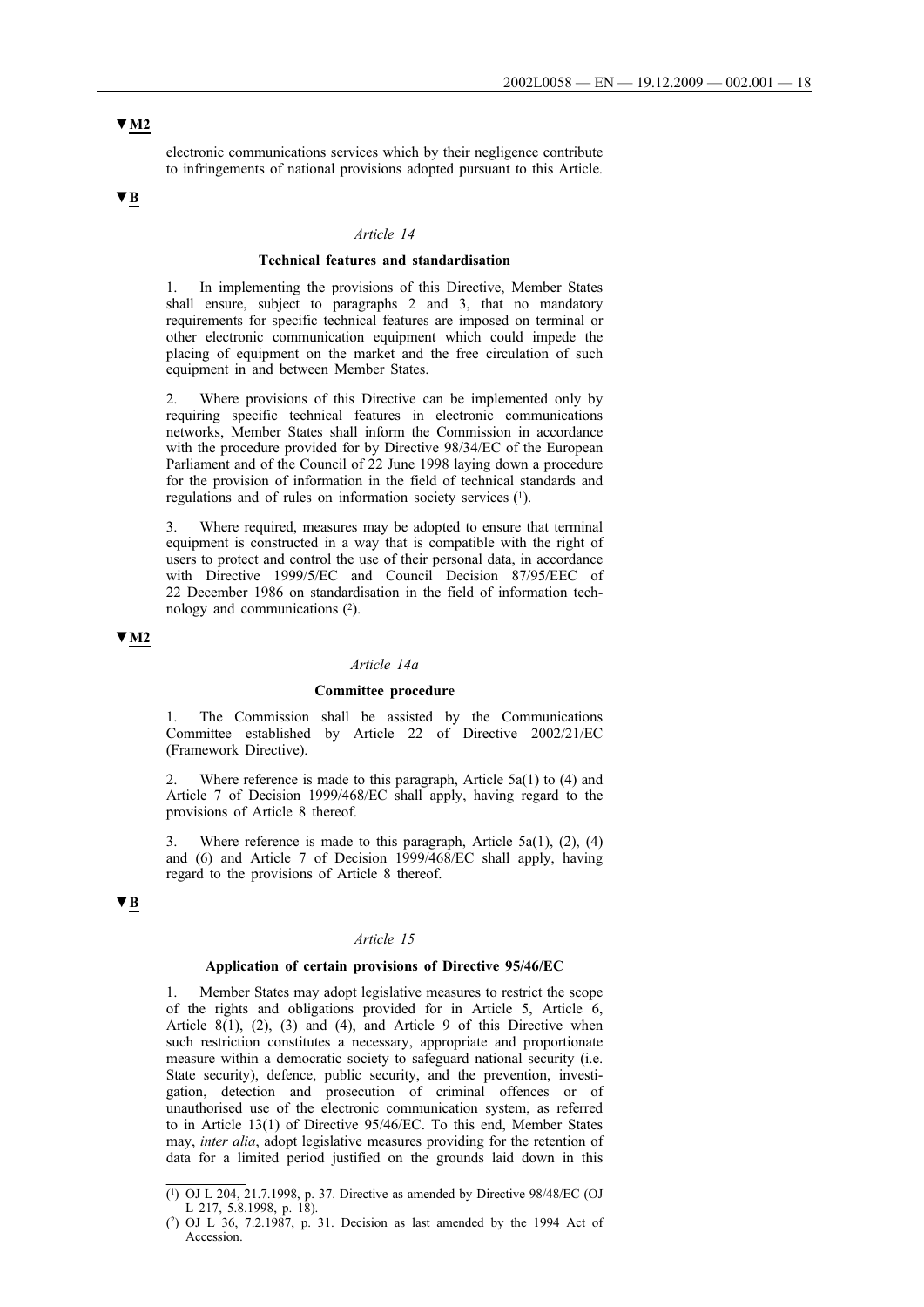**▼B**

paragraph. All the measures referred to in this paragraph shall be in accordance with the general principles of Community law, including those referred to in Article 6(1) and (2) of the Treaty on European Union.

## **▼M1**

1a. Paragraph 1 shall not apply to data specifically required by Directive 2006/24/EC of the European Parliament and of the Council of 15 March 2006 on the retention of data generated or processed in connection with the provision of publicly available electronic communications services or of public communications networks  $(1)$  to be retained for the purposes referred to in Article 1(1) of that Directive.

### **▼M2**

1b. Providers shall establish internal procedures for responding to requests for access to users' personal data based on national provisions adopted pursuant to paragraph 1. They shall provide the competent national authority, on demand, with information about those procedures, the number of requests received, the legal justification invoked and their response.

### **▼B**

2. The provisions of Chapter III on judicial remedies, liability and sanctions of Directive 95/46/EC shall apply with regard to national provisions adopted pursuant to this Directive and with regard to the individual rights derived from this Directive.

3. The Working Party on the Protection of Individuals with regard to the Processing of Personal Data instituted by Article 29 of Directive 95/46/EC shall also carry out the tasks laid down in Article 30 of that Directive with regard to matters covered by this Directive, namely the protection of fundamental rights and freedoms and of legitimate interests in the electronic communications sector.

### **▼M2**

### *Article 15a*

#### **Implementation and enforcement**

1. Member States shall lay down the rules on penalties, including criminal sanctions where appropriate, applicable to infringements of the national provisions adopted pursuant to this Directive and shall take all measures necessary to ensure that they are implemented. The penalties provided for must be effective, proportionate and dissuasive and may be applied to cover the period of any breach, even where the breach has subsequently been rectified. The Member States shall notify those provisions to the Commission by 25 May 2011, and shall notify it without delay of any subsequent amendment affecting them.

2. Without prejudice to any judicial remedy which might be available, Member States shall ensure that the competent national authority and, where relevant, other national bodies have the power to order the cessation of the infringements referred to in paragraph 1.

3. Member States shall ensure that the competent national authority and, where relevant, other national bodies have the necessary investigative powers and resources, including the power to obtain any relevant information they might need to monitor and enforce national provisions adopted pursuant to this Directive.

4. The relevant national regulatory authorities may adopt measures to ensure effective cross-border cooperation in the enforcement of the national laws adopted pursuant to this Directive and to create harmonised conditions for the provision of services involving crossborder data flows.

The national regulatory authorities shall provide the Commission, in good time before adopting any such measures, with a summary of the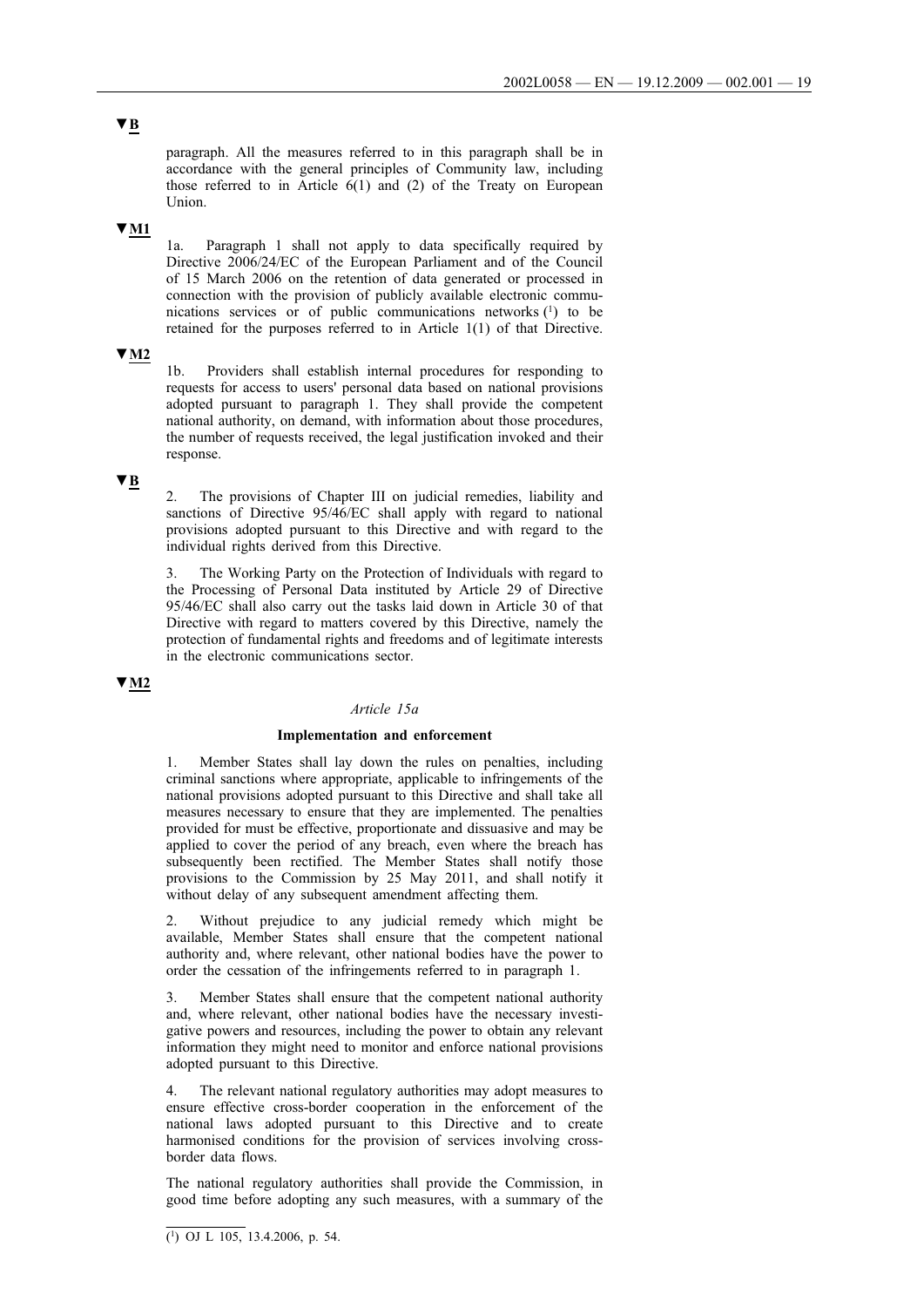## **▼M2**

grounds for action, the envisaged measures and the proposed course of action. The Commission may, having examined such information and consulted ENISA and the Working Party on the Protection of Individuals with regard to the Processing of Personal Data established by Article 29 of Directive 95/46/EC, make comments or recommendations thereupon, in particular to ensure that the envisaged measures do not adversely affect the functioning of the internal market. National regulatory authorities shall take the utmost account of the Commission's comments or recommendations when deciding on the measures.

## **▼B**

#### *Article 16*

#### **Transitional arrangements**

1. Article 12 shall not apply to editions of directories already produced or placed on the market in printed or off-line electronic form before the national provisions adopted pursuant to this Directive enter into force.

2. Where the personal data of subscribers to fixed or mobile public voice telephony services have been included in a public subscriber directory in conformity with the provisions of Directive 95/46/EC and of Article 11 of Directive 97/66/EC before the national provisions adopted in pursuance of this Directive enter into force, the personal data of such subscribers may remain included in this public directory in its printed or electronic versions, including versions with reverse search functions, unless subscribers indicate otherwise, after having received complete information about purposes and options in accordance with Article 12 of this Directive.

#### *Article 17*

#### **Transposition**

1. Before 31 October 2003 Member States shall bring into force the provisions necessary to comply with this Directive. They shall forthwith inform the Commission thereof.

When Member States adopt those provisions, they shall contain a reference to this Directive or be accompanied by such a reference on the occasion of their official publication. The methods of making such reference shall be laid down by the Member States.

2. Member States shall communicate to the Commission the text of the provisions of national law which they adopt in the field governed by this Directive and of any subsequent amendments to those provisions.

#### *Article 18*

#### **Review**

The Commission shall submit to the European Parliament and the Council, not later than three years after the date referred to in Article 17(1), a report on the application of this Directive and its impact on economic operators and consumers, in particular as regards the provisions on unsolicited communications, taking into account the international environment. For this purpose, the Commission may request information from the Member States, which shall be supplied without undue delay. Where appropriate, the Commission shall submit proposals to amend this Directive, taking account of the results of that report, any changes in the sector and any other proposal it may deem necessary in order to improve the effectiveness of this Directive.